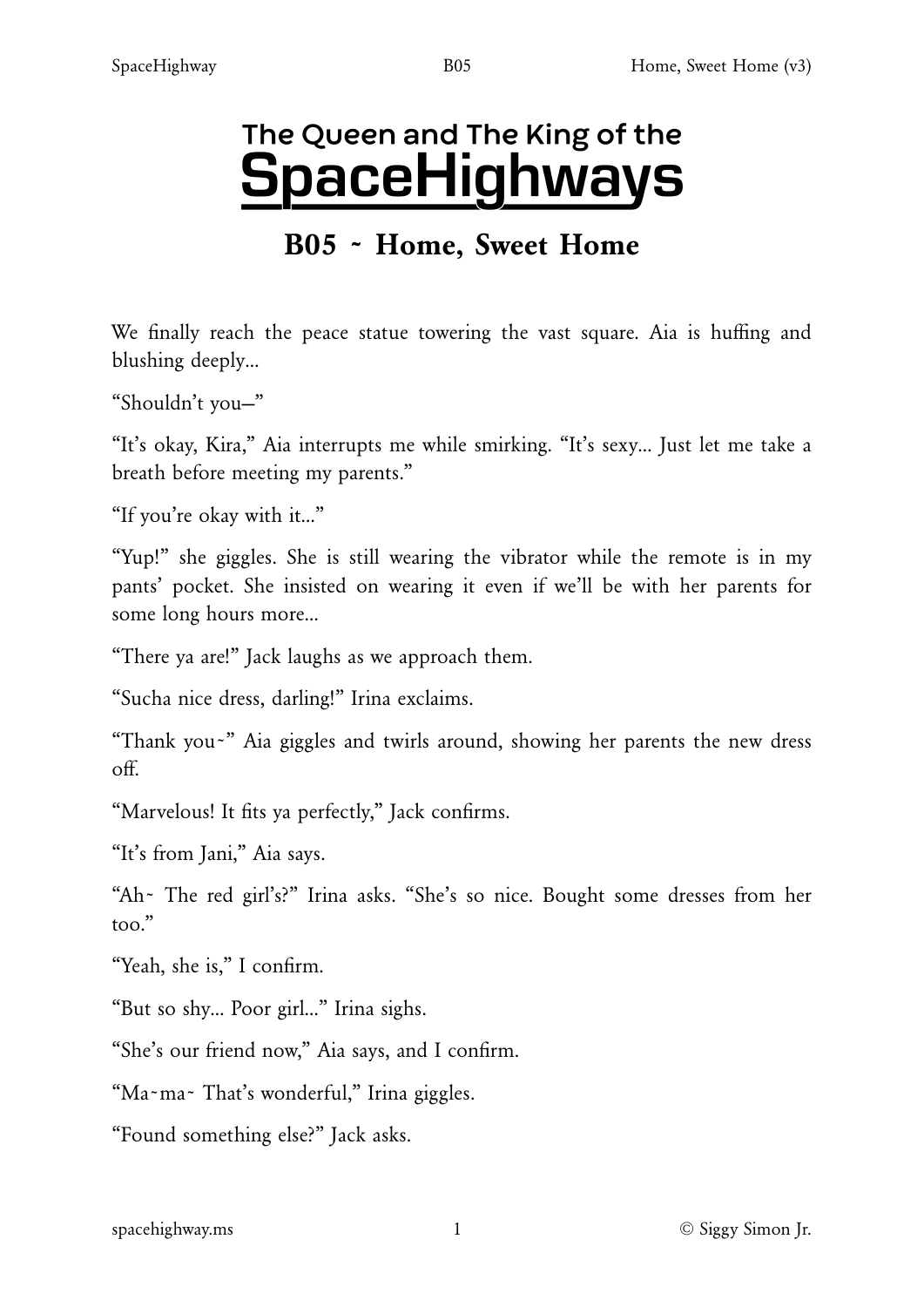"Yeah…" Aia giggles and blushes. "Something intimate…"

"That's nice." Jack nods but then sighs. "We haven't found anything useful… But something way more important happened! The dictator's out!" He starts laughing loudly.

"Yeah! Finally!" Irina accompanies Jack's laughter.

Aia and I look at each other and smirk.

Jack interrupts his laughter. "Ah, yes! This' to be a fun family day, right?"

"True… Where'd we go first? Oh, yeah… Why not the Red Tower's panorama floor?" Irina suggests.

"That would be great," Aia giggles.

At a few minutes' walking distance away, a huge red building towers over the rest. We enter its hall at the ground level.

·

Jack and Irina guide us straight to one of the many elevators.

"This building's observation platform lets us look over almost all Mars City," Aia explains as we flit upwards.

·

"Interesting." I nod.

"Impressive…" I say awestruck at the view.

"Isn't it?" Aia giggles.

We step to the huge windows while Irina and Jack have a seat at one of the café's tables.

"Let's see…" Aia thinks aloud. "Ah, yeah… See that greenish dome far to the left?" I confirm with a nod. "That's the university where I studied. Actually, you only see the tower's dome and the University Hospital to its right. The university is quite low built, in comparison to the rest. But the campus is huge. I did the internship at the University Hospital once I finished the degree."

"Impressive…"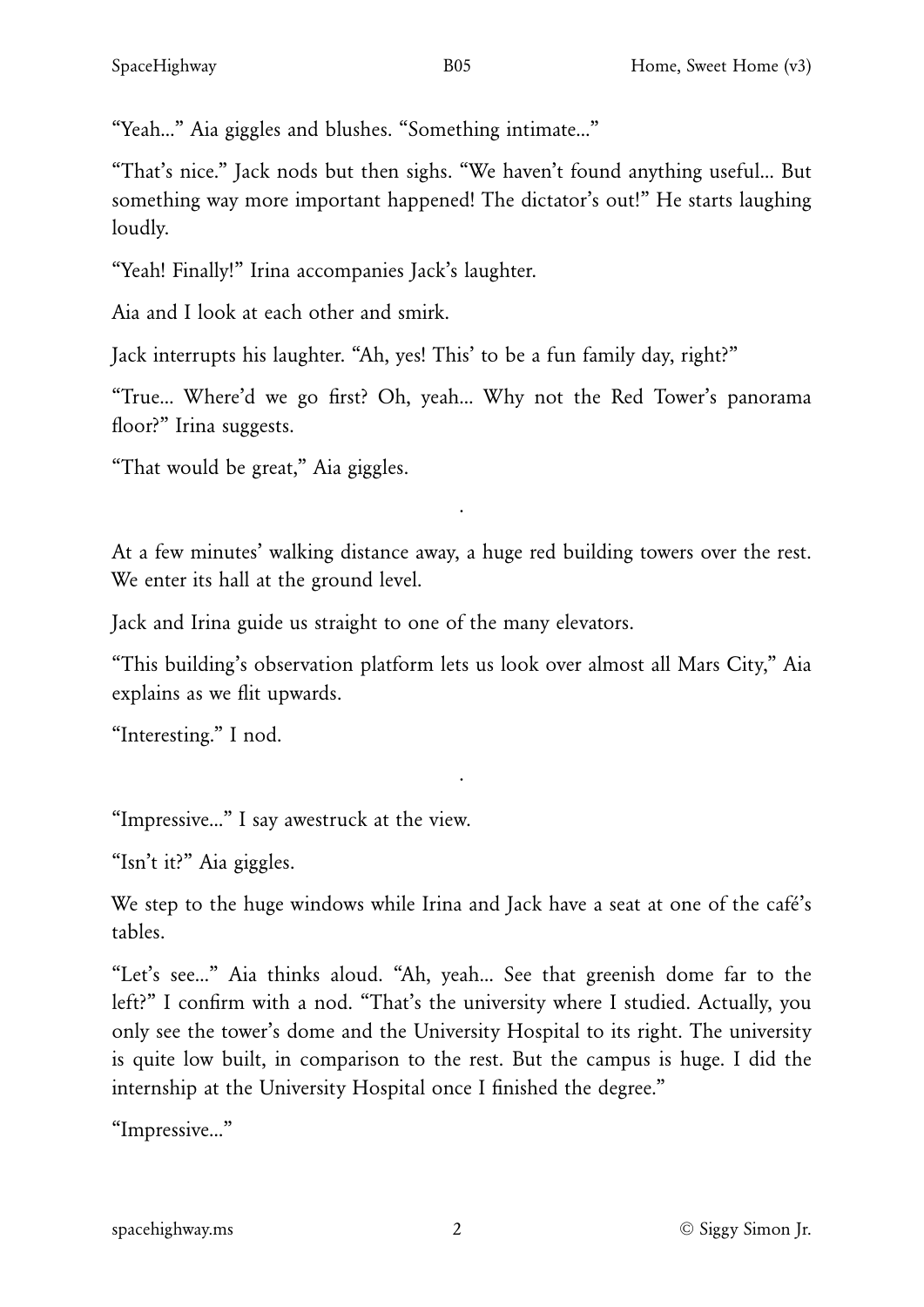"Right? Although I haven't set foot on the campus again since I've fetched the diploma…" Aia giggles again and goes on, giving me an hour-long sight-tour over Mars City.

"And your parents' home?"

"Ah, yeah… See that yellow building?" Aia points to the left, and I nod. "It's almost straight ahead from there."

"It's actually quite near…" I confirm.

"Yeah. But we don't have a reliable public transport system going so far out…" Aia sighs. "Thanks to some grants for my excellent grades, it was cheaper for me to share a flat or stay in the dorms rather than commuting."

"It took us less than an hour and a half to reach the city…" I observe. "But would be a lot of time lost if you'd commute every day."

"Exactly. Using public transport, it would have taken me about three hours, per way."

"That's crazy…"

"You say it." Aia sighs, then giggles. "Student housing was actually quite cheap at that time. That's because the former governor-Ah... the former of the former..." she giggles. "That governor had visions of making Mars City the best university city of the Gaian sector."

"That's a good investment for the future."

"Truly. There were many grants for excellent students coming from a low-income background such as me. But there were also special grants for students wanting to study here despite residing on another planet."

"Wow… So… If we had a kid who wants to study here…"

"Yeah, the kid would have a scholarship for lodging. That is, if the new government reactivates the scholarships…"

"You mean…"

"Yeah…" she sighs. "That Lackester canceled any scholarship coming from the Mars government. Only private grants or from NGOs were provided since then."

"That must have been hard on the students and their families…"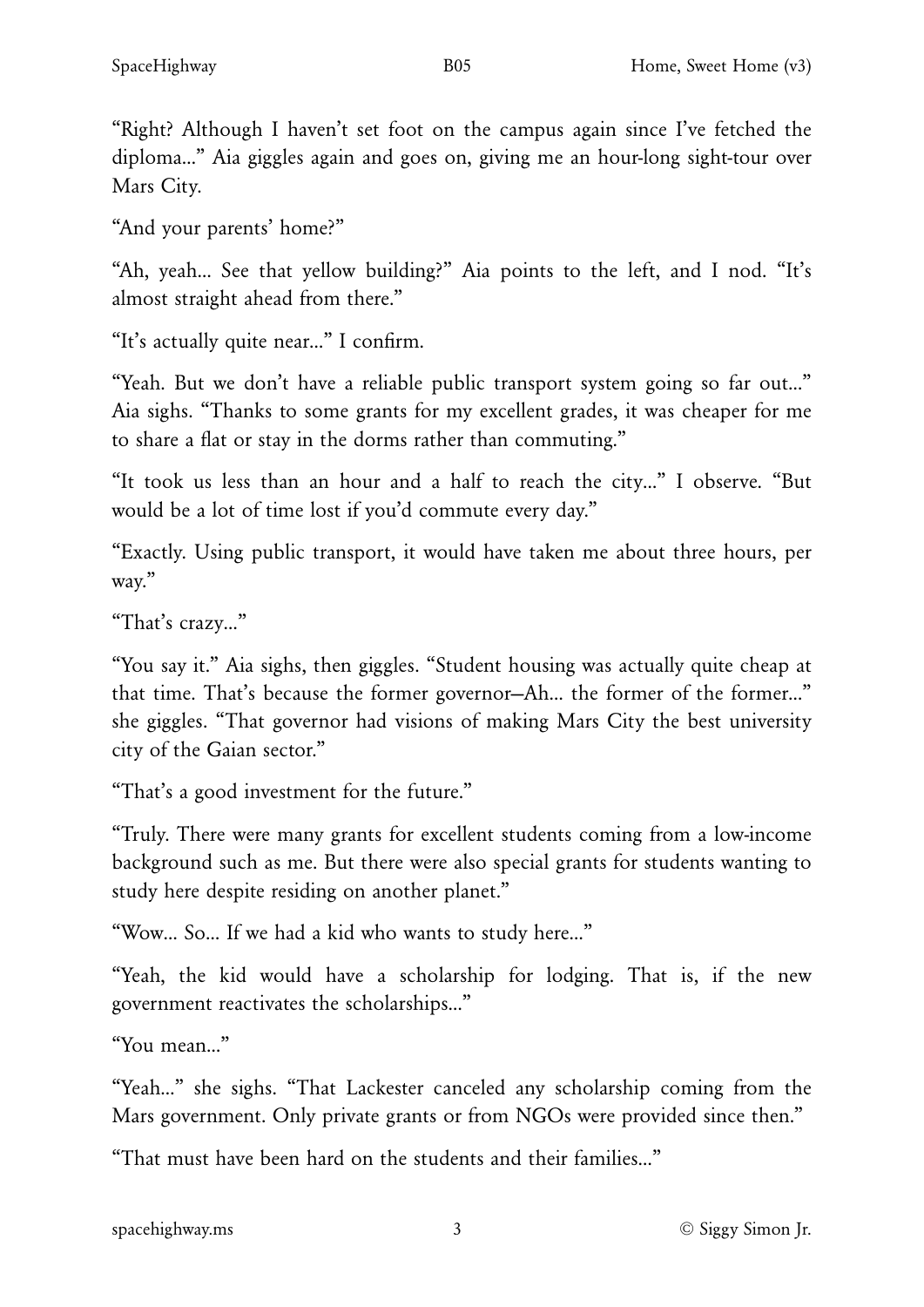"You say it..." Aia sighs. "Fortunately, I still got the scholarships I needed at that time. I was finishing the degree while he took over. Actually, he canceled any public scholarship as a retaliation against the university… At least, that's the widespread rumor."

"No fuck?"

"No…" Aia sighs while shaking her head. "Carles also studied there, but could barely pass easy subjects. He repeated many subjects while harassing everyone, including professors.

"Allegedly, Lackester went to the university board to bribe some stellar grades for Carles out. The board rejected it, so he abolished any new scholarships. Fortunately, he couldn't bar those who already had one granted..."

"That's wicked… What was the official version? It couldn't be that easy, right?"

"Yeah… He justified it with the low governance budget he had set after he vowed to reduce the high public spendings. According to him, the government was on the verge of bankruptcy when he took power. But his new public spending policy was so low that private companies sprung up to fill the void left."

"And most of them were surely linked to him, right?"

"That could never be confirmed, but looked quite so…" Aia sighs. "These private companies collected huge paychecks for their services…"

"Typical corruption scheme…" I sigh. "What will happen now?"

"I don't know," she sighs again. "Let's hope the future government will do better…"

"Yeah…" I sigh too.

"Better let's change topic, it's getting depressing…"

"True… Ah, yeah… Didn't we want to call that clinic today for an appointment?"

"Oh, yes… Let's call 'em." Aia produces her terminal from her purse and finds the clinic's contact. "Hello? Yes, my name is Aia Asdiekx. Oh? Ehhnah? Is that you? Yeah, for an appointment. On Thursday? Ah, Kira is nodding. Yes, that's perfect. Where's the clinic? Hmm… Oh, yeah, I know that park. Sure. At eleven o'clock? Perfect. We'll be there. Ah… How's your baby? Reki, right… *Fufu*~ Nice. See you on Thursday. Thanks, bye~bye~"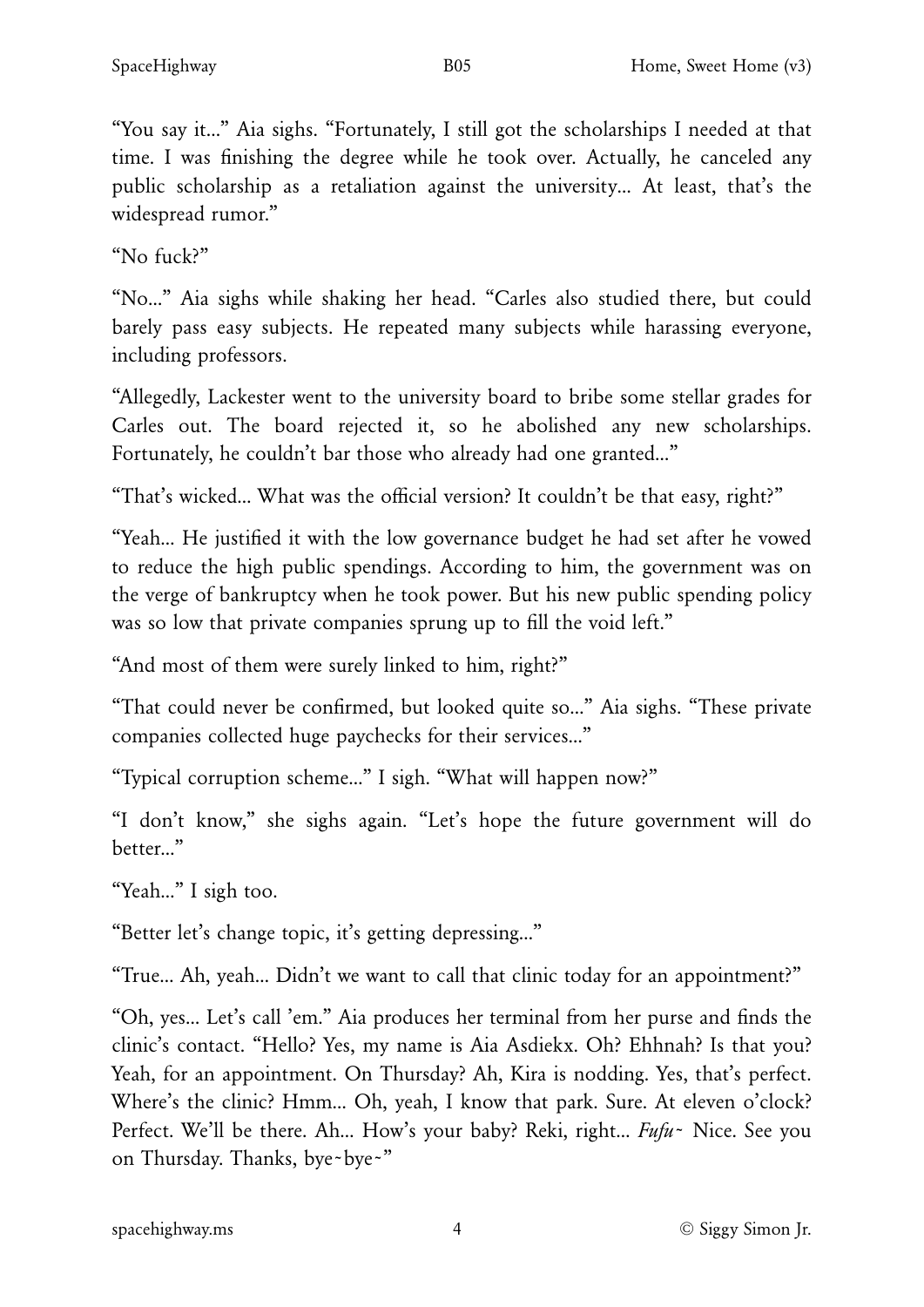"Thursday, at eleven o'clock. That's perfect," I assess.

"I want it to be possible…" Aia sighs and hugs me.

"Me too, darling. Me too…" I also sigh and hug her.

After a while hugging her, I glance over at her parents. They started to wave at us.

"Your parents seem to call us, darling."

"Oh… let's see what they want," Aia giggles.

We approach them holding our hands.

"Ma~ma~ Sucha cute couple," Irina giggles.

"Yeah…" Jack chuckles.

"Wanna coffee? They make great one here…"

"We shoulda have one at Ricky's though…" Jack says.

"Right…" Irina giggles.

"Yeah… I miss that coffee," Aia giggles. "Not as excellent as John's, it's the best coffee you can get on Mars," Aia explains.

"Sounds great," I confirm.

After taking a groundbus and walking some minutes, we reach a coffeehouse at ground level.

·

"Not the best views, but the best coffee," Jack remarks.

We enter the modern styled café. It's quite cozy. Each table has sofas or armchairs instead of the usual benches and chairs.

Irina picks a table near the ample windows with a sofa on both sides. It's absolutely perfect for two couples.

An Ïiha server takes note after Jack orders a coffee named *Black Mars* for each of us.

"It's the best coffee you can get," Aia informs me. "It's a special kind of coffee that only grows here, on Mars."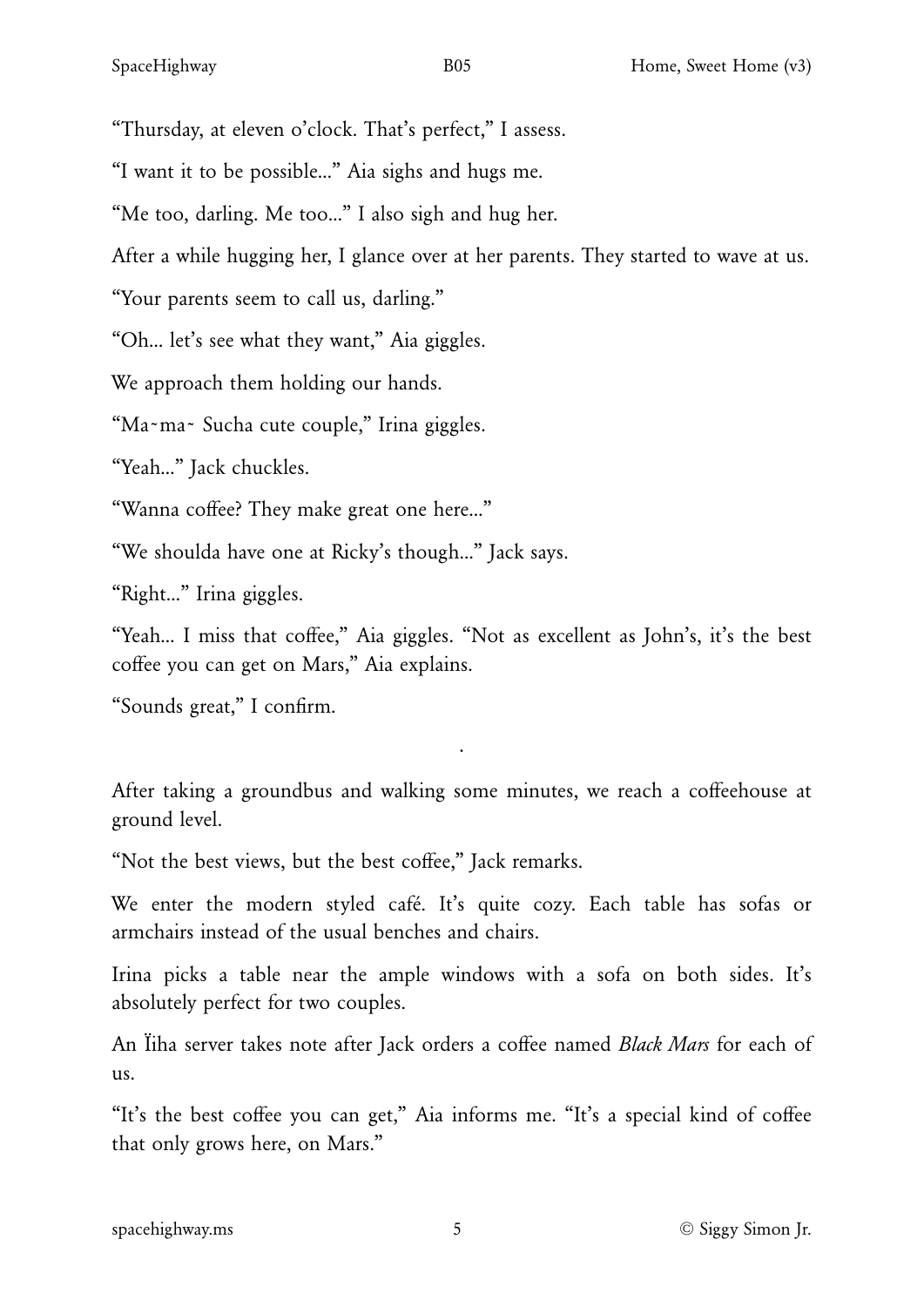"Yup~" Irina giggles. "One of my childhood friends has the second biggest coffee farm from the northern hemisphere."

"Yeah, I remember him…" Jack chuckles. "He was wooing ya for the longest time…"

"Yeah~" Irina giggles. "Even before I've meetcha. But was neva interested in him. Too dependent on his father's money. Always preferred self-sufficient guys, such as Jack." She gives him a peck. "Still a good friend, but I prefer a modest life with the guy I really love," she adds giggling.

"Darling…" Jack sighs happily.

"Although, not that modest anymore," Aia giggles. "Not if the big beer manufacturers are feeling threatened by your beer."

"True…" Irina giggles. "But our life is still humble. Even if we make a real profit nowadays."

"Exactly." Jack nods. He opens his mouth to go on, but is interrupted by the arrival of the waiter.

The waiter serves us the freshly brewed coffee with a smile.

"Thank you~" Aia sings happily.

"Delicious…" I marvel after the first sip.

"Truly~" Aia giggles.

"Yeah~" Irina sighs happily.

"Ah, yeah…" Jack says after his first sip on the coffee. "Ever since adopting Aia, we got to break even with the expenses. Even more, after she started to part-time and sending us money home—"

"Even if we initially refused," interjects Irina and giggles.

"Yeah…" Jack chuckles. "From then on we had a steady increase in profits. But we grew too large over that time…"

"Yeah…" Irina nods. "We never thought that in the future we won't be able to tend the fields. That's when we began to experiment with beer brewing."

"And after telling Aia bout it, she invested into our nascent business," adds Jack.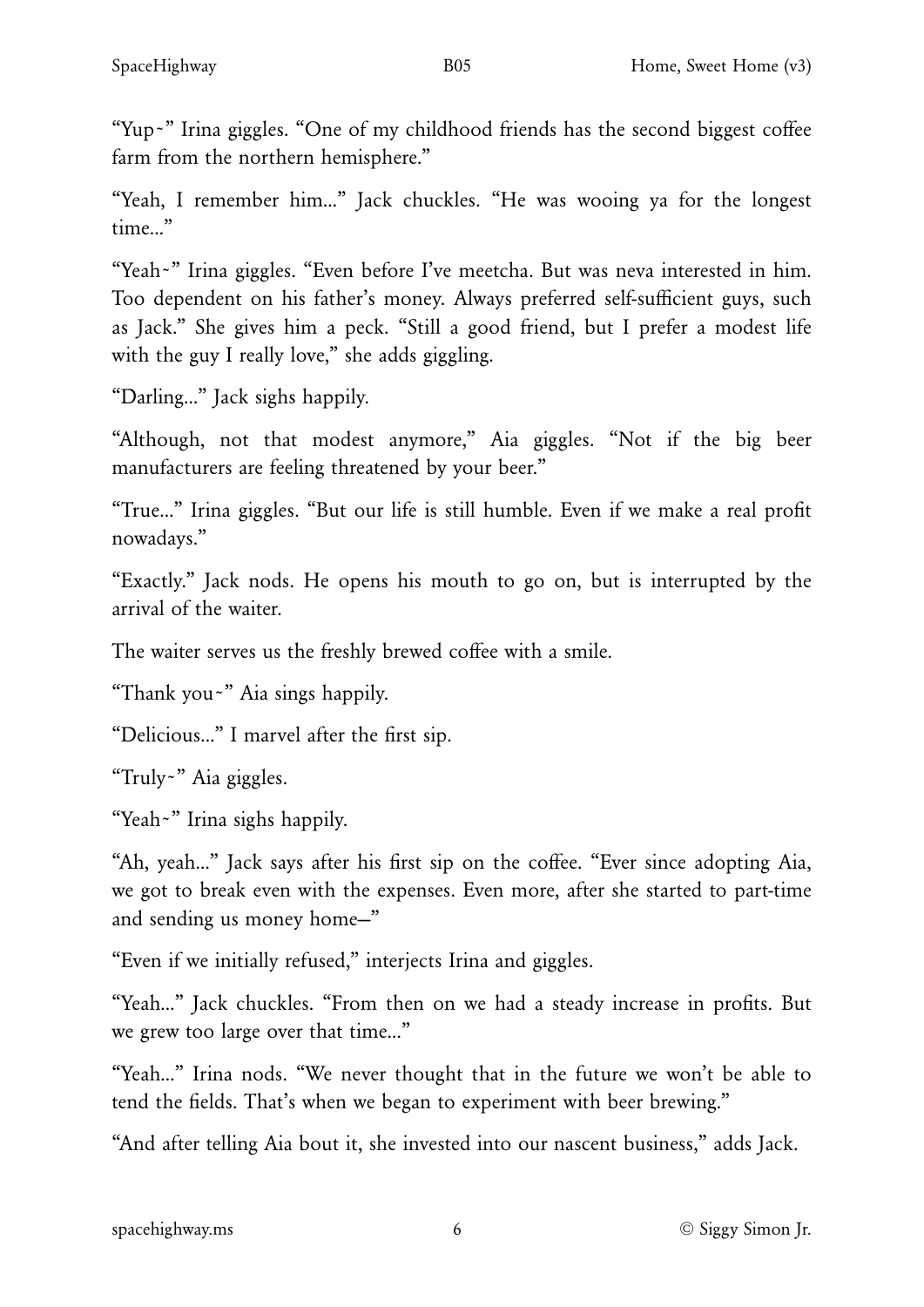"Yeah~" Aia giggles. "I tasted the beer, and it took my breath away."

"It truly is one of the best, if not the best I've tasted yet," I confirm.

"Kira~" Aia sighs happily. "Exactly. I liked it that much that I simply had to help mom and dad to fund and found their brewery."

"Yeah… Aia invested a lot of money," Jack confirms, "and is still our main investor. But we're still looking for more investment without losing control of the company."

"It's so difficult…" Irina sighs. "We already have some good profits, but that's because we still have a lot of fields of other produce and the large livestock. Most profits go into the brewery and its growth."

"How much do you need?" I ask as they blink. "I'm interested in investing."

"Oh, Kira~" Aia charms.

"I've already got some savings waiting to be invested," I confirm.

Irina and Jack look at each other for a brief while.

"It's quite much…" Jack finally says. "To really expand production, we'd need bout half a million…"

Fuck… I never thought it would be that much…

"Ugh…" I sigh. "Right now, I could invest two hundred grand. Would that be enough?"

"Wow… Kira…" Irina gasps. "That much? Yeah, it would help a lot."

"Kira~" Aia hugs me tightly. "Then I'll invest the remaining three hundred grand too."

"Aia…" Jack says moved. "Will ya really? Ya've already got the majority of the investment funds."

"Sure!" Aia laughs. "As long as your venture stays yours, I'll keep investing in it. You already did so much for me. Mom, Dad, thanks to you, I've got the happy life I have, got a job I love, and… I've met Kira," she declares happily. "Just cut back on the farm and don't overwork yourselves, okay?"

"Aia…" both her parents sigh emotionally.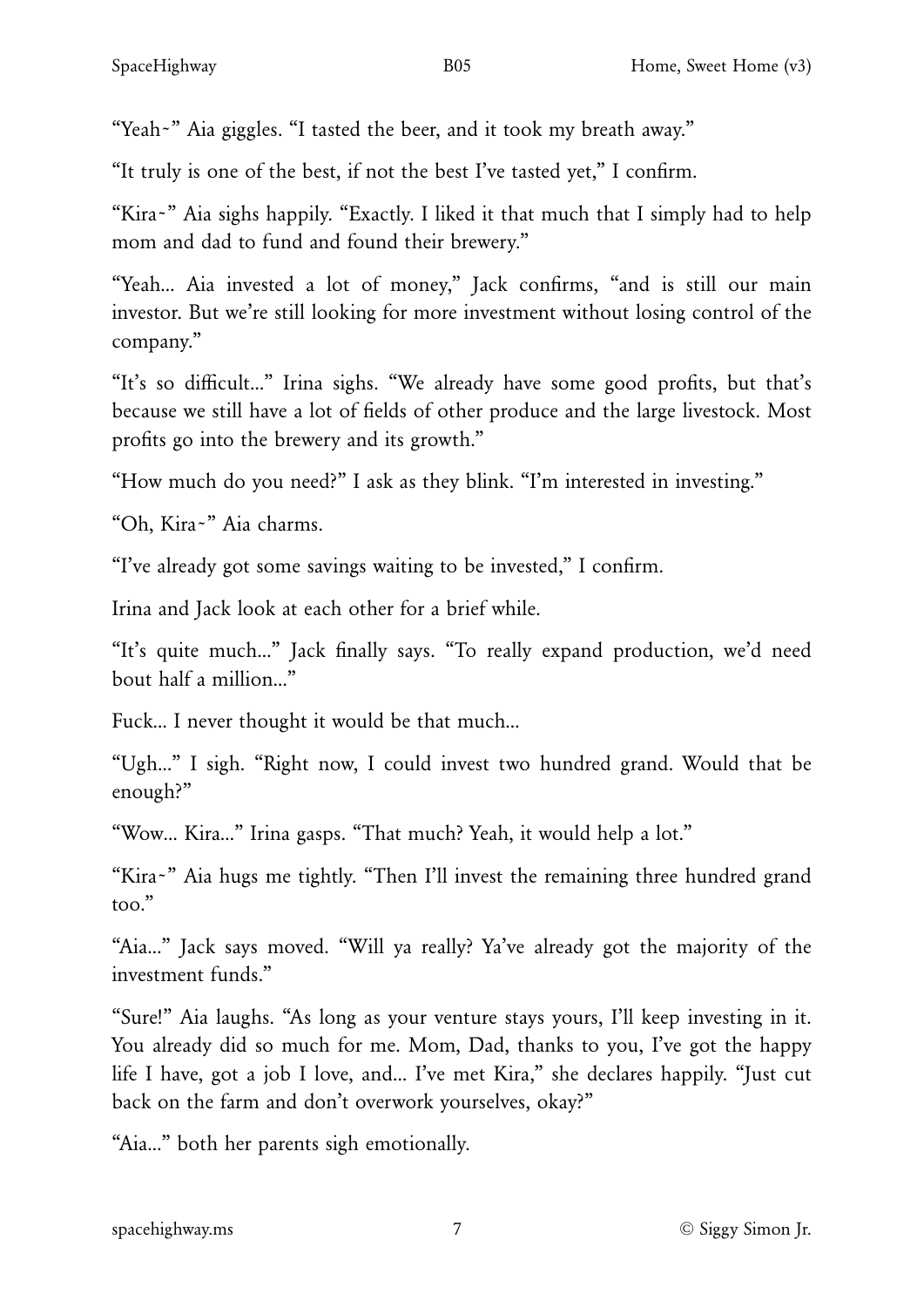"Then's set," I laugh. "I prefer to invest my money where I know it's in good hands. I just hope I get a discount for ordering your beer straight home."

Aia, Irina, and Jack laugh loudly.

"Deal!" Irina laughs and offers me her hand to close the deal.

I shake her and Jack's hand in agreement. Aia sizes the moment to hug and kiss me ecstatically.

"Now we're sure yer the best match," giggles Irina.

"Yeah," Jack chuckles. "Sucha beautiful couple ya make."

"Mom, Dad~" Aia giggles sheepishly and blushes slightly. "Yeah~" she adds. "Oh, yeah… What will you do with that money? I mean, we already agreed to invest it, and I know you'll use it wisely. But I'm intrigued now…"

"Ah, yeah…" Jack chuckles. "With this money, we'll turn the old barn into a second brewery for the new brand we've created."

"The other beer you had us to taste? The stronger one?" I ask.

"That one," confirms Irina.

"It's really great," Aia declares, and I nod.

"We'll be able to mass-produce it while still producing our first flavor," explains Jack. "We could only produce samples to convince investors till now."

"And the animals you're keeping there?" Aia asks.

"We're selling 'em. But waited till we got the funds secured," Irina says. "We couldn't simply sell 'em off because we still depend on 'em for income."

"Now that ya two have confirmed yer investment, we'll be able to sell 'em," Jack adds.

"Then we'll transfer the funds over the next days," Aia states, and I confirm.

"That would be wonderful," Irina happily says.

"Then we can start converting the old barn the day after we've sold the livestock housed there," Jack joyfully declares.

"Great," I confirm, and Aia giggles, still hugging my waist.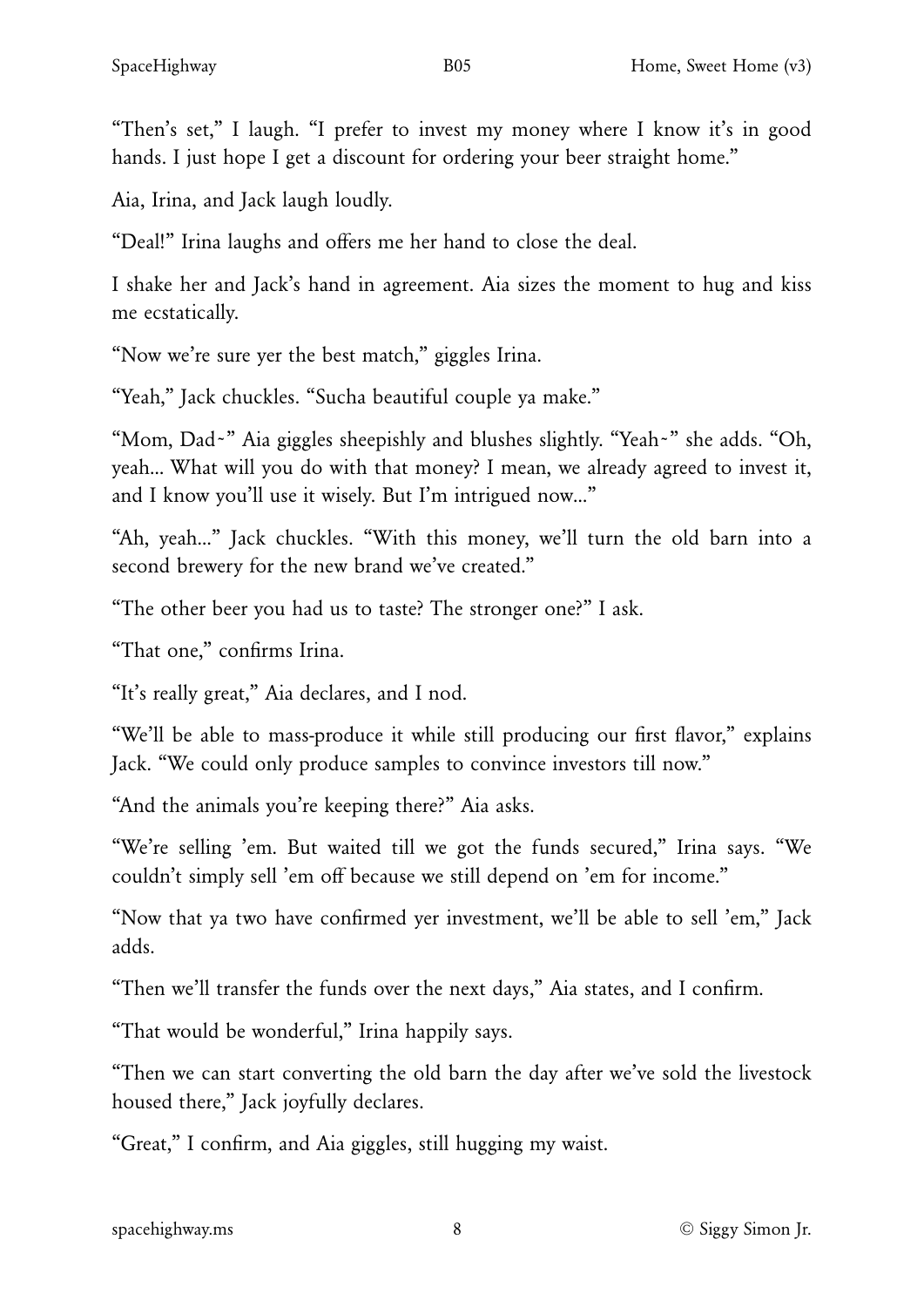"By the way, why dontcha have a li'l stroll and sight-see some more before having lunch?" Irina suggests.

"Yeah, that's perfect," Aia giggles, and I nod.

We keep wandering around Mars City for two hours. Aia, Irina, and Jack show me the most important places.

·

Sadly, we can't see much, as everywhere we go, we find protesters who chant for Mars' freedom, and those who celebrate the new coming age. We were lucky that the places we've visited so far are not related to the former governor nor his governance.

"Aintcha getting hungry too?" asks Irina after yet another disappointment to find a public building closed.

"Now that you mention it, yeah," Aia giggles, and I nod as I'm starting to feel hungry.

"Great, why don't we have lunch at Lilly's?" suggests Irina.

"Mom… We only went there on Sundays…" Aia points out, quite surprised.

"Issa Sunday for us, pumpkin," Jack laughs. "More so after ya two coming here, and our deal."

"Exactly," Irina giggles.

We reach a small greasy spoon diner near the square where all the ruckus unfolded some hours ago.

·

It's actually bigger than expected. Obviously, just a few patrons are here. Most are likely to be on the streets celebrating the governor's detention.

We quickly find a nice table and sit on the benches. This time, I sit at Jack's side with Aia in front of me.

"Good evening, family," a cute Reaf waitress greets us. "Today we have a really special blue-plate special," she giggles at the redundancy. "We call it *Mars Freedom Special*." She peeks her tongue out at the stupid name. "You'll get an extra dish for free to celebrate."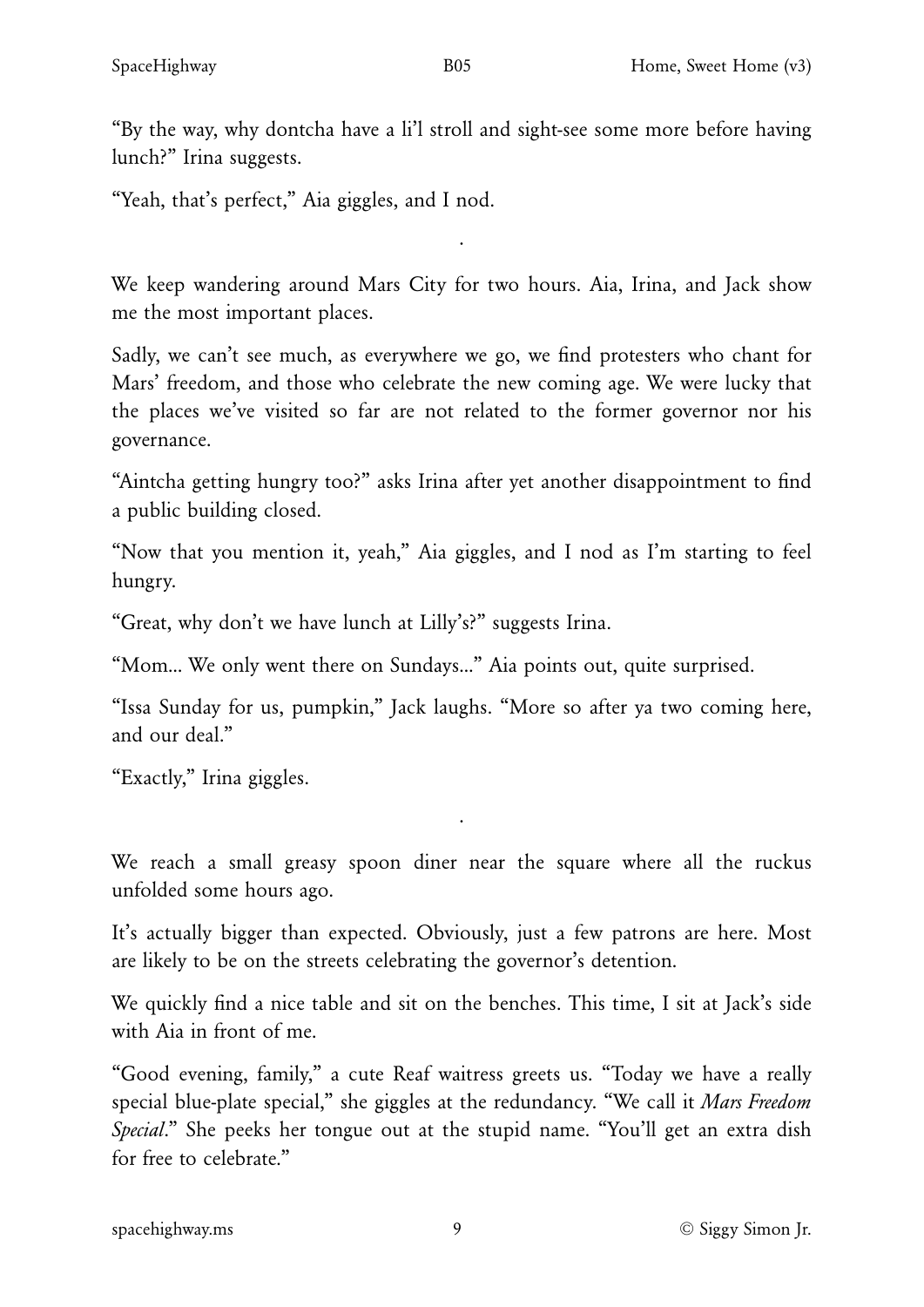"Sounds great," Irina laughs. "Four, then."

"Okay~" the waitress sings. "Four freedom specials!" she shouts excitedly towards the counter. "What do you want to drink?"

Just as I want to order a beer, Aia hints that only alcohol-free drinks are served here. Right…

"A coke…" I say, and the server nods.

"Another one for me," Aia adds.

"Make it three," Irina giggle.

"Then four," Jack laughs.

"Perfect! Be right back with them," the server giggles.

Shortly after our cokes were served, the waitress brings us the starters of the special.

·

It's actually quite better than I anticipated to be. Now I get why Aia's family eats here regularly. It's cheap and really tasty. And filling…

"Some desserts?" the waitress asks as she retrieves the empty plates.

"Just a coffee, espresso," Aia says.

Irina and Jack also ask for a coffee, while I want to try one of these Martian rice puddings whose ads are plastered all over the place.

I came to the conclusion that it is absolutely "Delicious~"

"What are yer plans now?" Jack asks. "I mean, in the coming days."

"Oh… We haven't thought it through…" Aia says.

"Yeah… Even coming to visit you was an impromptu decision," I confirm.

"*Hm*~" Aia nods. "We have a week-long holiday. We only know that over the next days, we'll make our relationship public."

"Oh?" Irina and Jack blink.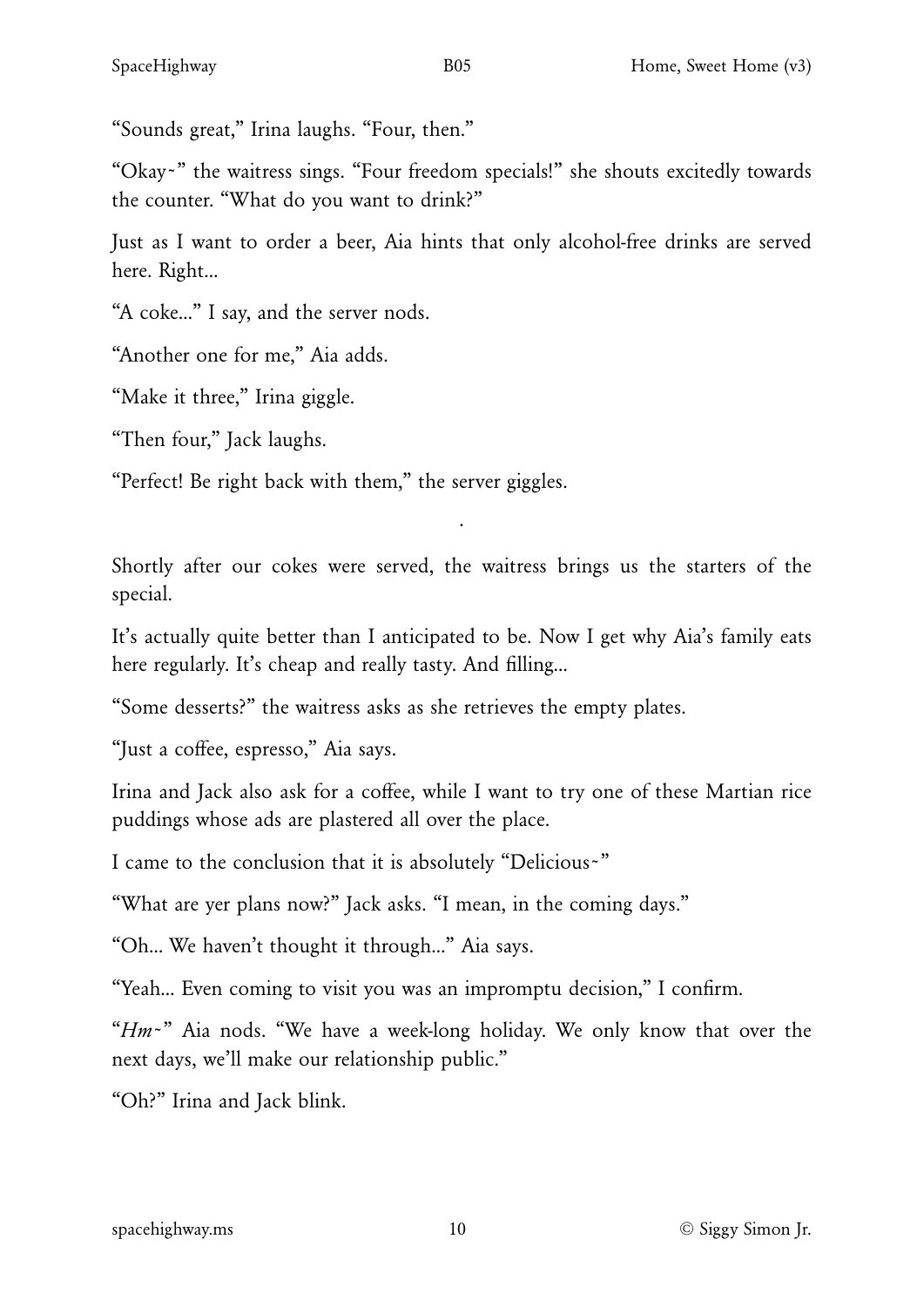"Yeah," I also nod, "we're public figures. At least, we're famous. We have the feeling that if we don't make it public, it will be only worse for us in the future."

"Yes…" Aia sighs. "We will be pestered anyways. But it could be worse if we don't do it now. We want to be a normal couple anywhere and not to have to hide from public eyes."

"That would be the worst. It will spread anyway. There are already so many rumors about us two, that it could easily spin out of control," I add.

"Yeah…" Aia sighs again. "That's why we have to make it public. I'd rather tell 'em from the beginning rather than 'em finding out."

"Exactly," I confirm and take her hand lying on the table.

"Damn…" Jack sighs. "That idiot press…"

"If ya think it's the best, then ya should do it," assesses Irina. "Canna tell ya what to do or what not… Ain't got no idea bout being famous…"

"Yeah…" Jack nods. "This' be yer decision on how to do it. But ya shouldna need to do such thing. This kinda press' only's depressing. Canna read nor watch such trash."

"But we support ya in any way," Irina says.

"Yeah, no matter what happens," Jack confirms.

"Mom, Dad, thanks…" Aia sighs happily.

"Thanks, Irina, Jack," I say moved.

"Anyways, ya two are always welcome to visit us and stay over," Irina happily declares.

"Of course," Jack nods, "it's yer home too."

Aia and I thank them once again, while we strengthen our grip on our taken hands, and Aia smiles radiantly.

"Whatcha wanna do now?" Irina asks us. "Stay more or going home?"

"Doubt ya'll see anything interesting while Mars' in uproar," Jack points out and points at the videowall where a newsreel follows what is already dubbed as the Martian Revolution.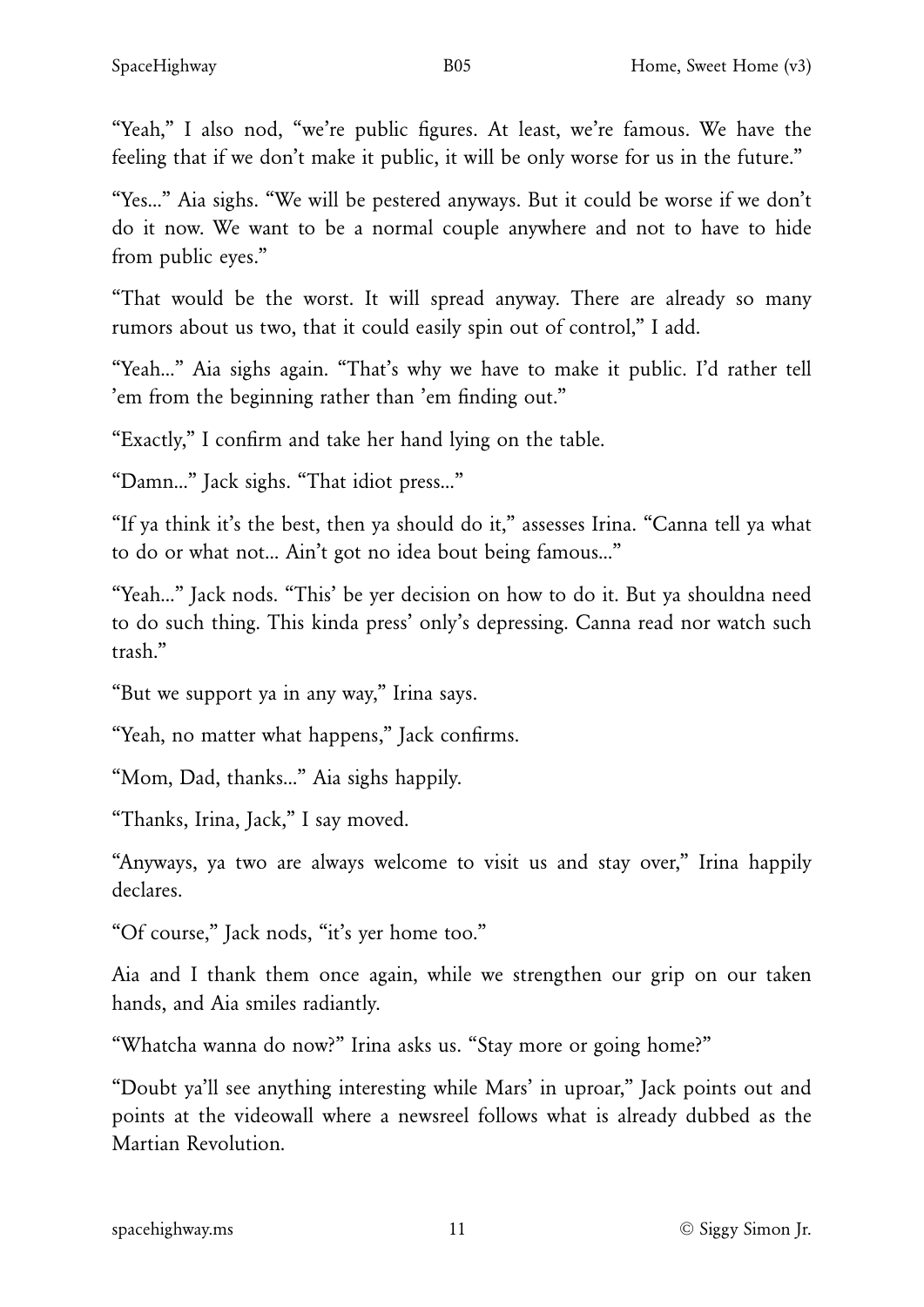"Right…" Aia sighs.

"I think we should go home," I assess. "We aren't prepared to stay longer as we didn't even think of staying over."

"True~" Aia giggles charmingly.

"A shame that ya already have to go," Jack says.

"But we understand that ya two wanna be together alone," Irina giggles.

"Right," Jack laughs.

"Ah, Kira?" Jack suddenly says while he pilots the family car back to their farm.

·

"Yeah?"

"T'was cool how ya confronted Carles," he laughs loudly.

"True…" Irina giggles. "T'was yer bionic limbs, right?"

"Oh… Yeah," I confirm.

"Had a great effect on 'em…" Jack laughs.

"Is difficult to control 'em, right?" Irina asks.

"Actually, no…" I negate. "After some months of rehab, I've learned to control my bionic limbs. Now I have full control over them."

"That's great!" Irina laughs.

"Sure, from time to time, I still have to think about it… I mean on how to control them on certain occasions. Like this one…" I confirm. "But in most cases, I don't even think about it anymore."

·

"Cool…" Jack nods at the controls. "Ah… We're arriving home…"

Aia and I say goodbye to her parents with emotional hugs and kisses.

"Yer always welcome, kids," Jack says, shaking my hand again.

"Yeah~" Irina giggles. "Jus' call us before, in case we're not here…"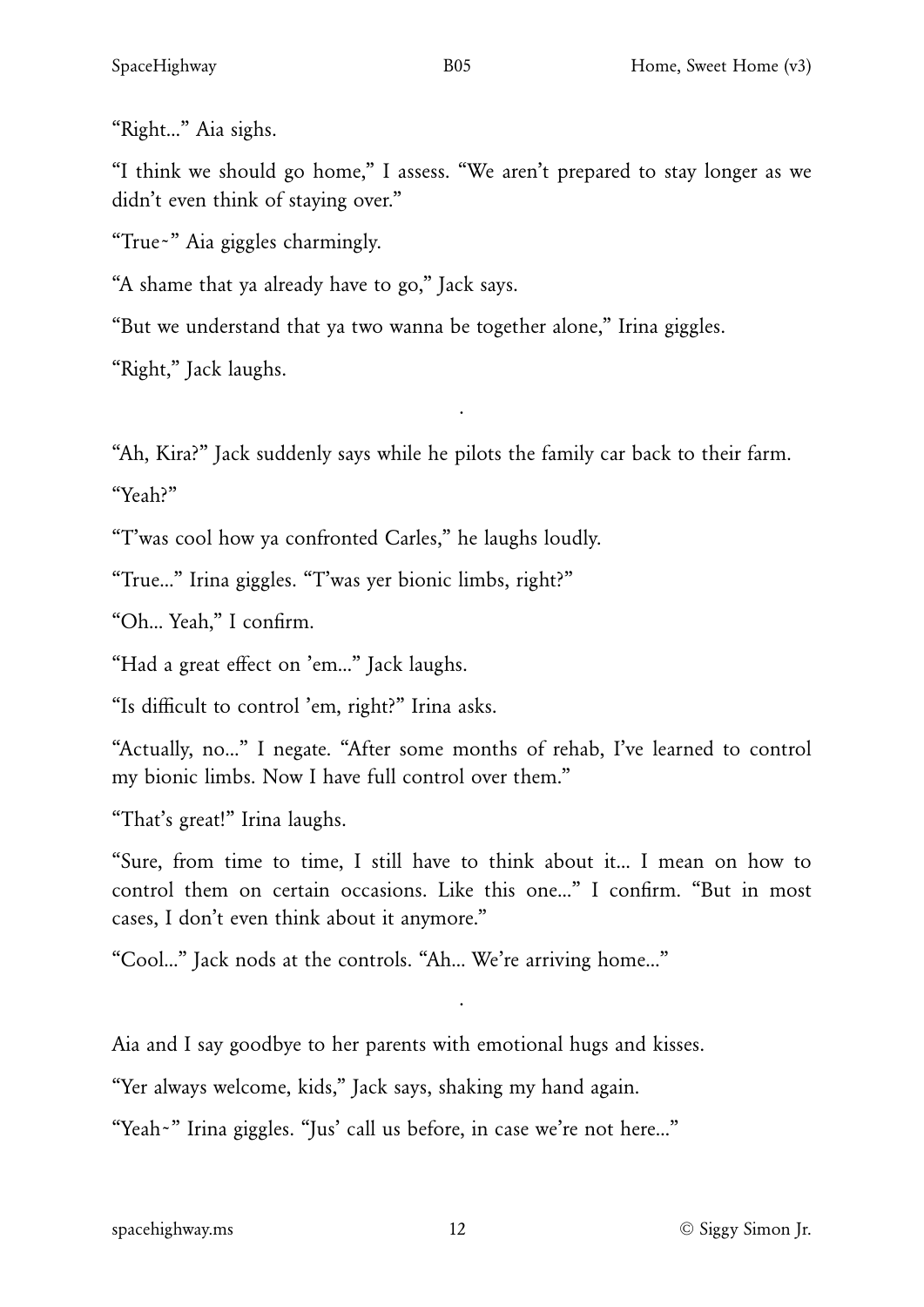"We will," I assert.

"Yeah." Aia also confirms. "We'll be in touch. Bye~"

"Ah!" Irina stops us from turning towards Aia's car. "Please, keep us posted bout the tests…"

"Sure, Mom," Aia giggles. "You'll be the first ones. We'll call when we have the news."

"Be it good or bad, call us, will ya?" Jack also insists.

"Yeah, we will," I confirm again.

"We wish ya all the best."

"And that yer wishes become true."

"Thanks," Aia and I say again.

Aia looks at me with a gentle smile. We say goodbye again and climb into her sportster. The trunk is already laden with beer from Irina and Jack's brewery.

·

Aia smirks at me coquettishly after entering the Mars-Gaia Jump. Her hand lies on my thigh with her fingers gently, yet seductively twisting and caressing me through my jeans.

I remember her vibrator's remote in my pocket. It seems like it's the perfect time to play a bit…

 $\ddot{\cdot}$ 

Giggling and laughing after our newly discovered sexy game, we exit the Jump.

"I never thought that zero-grav sex would be so fun," Aia giggles.

"Yeah…" I chuckle. "And we found something new too."

"True… But…" she sighs, "I don't get it… How's that I felt it anally? I'm supposed not even to notice it, let alone feeling good…"

"Hmm…" I think while Aia looks at me intrigued. "Perhaps…"

"What is it? Found something?"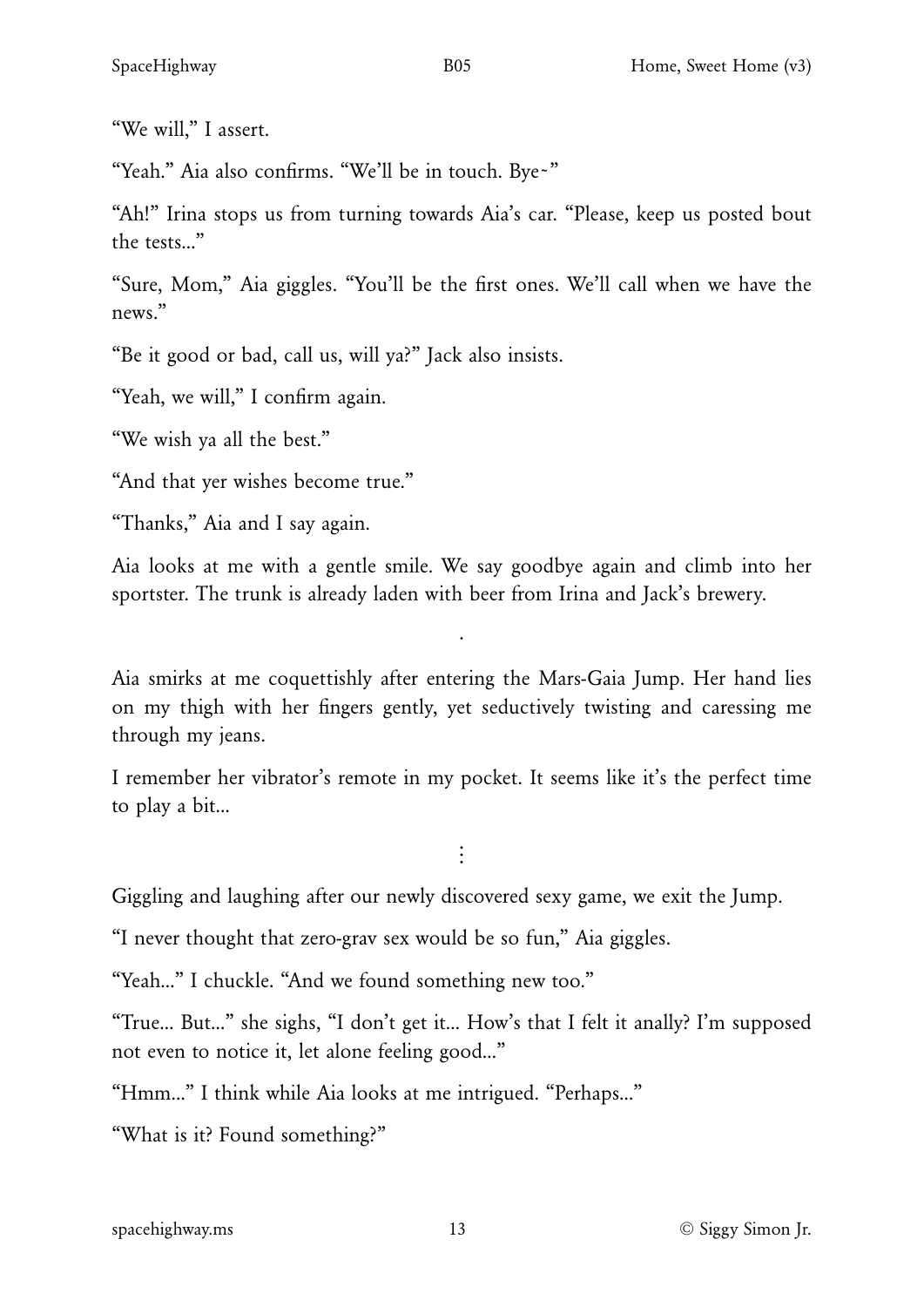"We would have to test it, at home."

"Didn't you say it doesn't matter?" she jokes and smirks.

"And it doesn't," I reassure her. "It's just a hunch. You don't have to, if you don't want to."

"Kira~" Aia giggles. "Okay, after a good, long shower."

"Sure."

"Home, sweet home…" Aia giggles as the door of our apartment opens to her command.

·

As the door closes, she begins to undress. Smirking, I imitate her after putting the beer cases down.

"I'll put on a wash. We were wearing the same clothes for two days straight. What do you need to have washed?" I ask Aia.

"Right…" she giggles. "Here, my new dress."

"That's better in another wash…"

"Yeah, you're right. Thanks, dear," Aia says.

I take the other dress from its bag and gather everything. Under the threshold of the bathroom, Aia throws me a thong. I catch it on the fly. It's humid…

"It's in great need to be washed," Aia laughs.

"A bit overexposed?" I laugh too.

"Just to extreme heat and moisture," she giggles.

Laughing, I stuff the clothes into the washer. I drop the new dress into the clothing basket at the washer's side.

"Ahh~ I missed this shower…" Aia sighs as we stand together under the steaming artificial rain.

·

"We were just one night out…" I observe.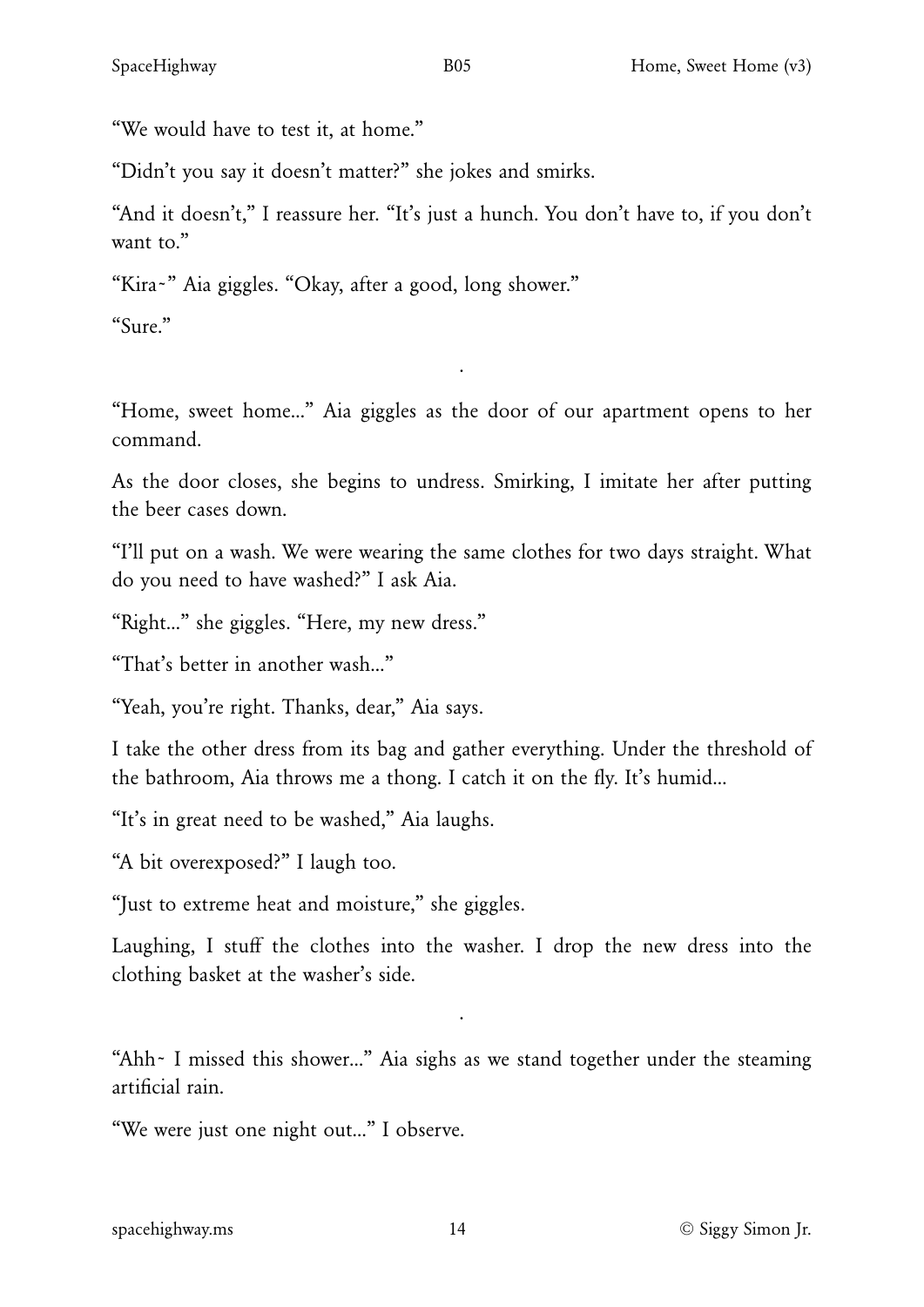"Oh… Right…" I laugh. "Missed a shower together that much?"

"Yeah~"

Aia turns around and kisses me passionately.

Clean and relaxed, we step out of the bathroom.

"Ahh~ So nice~" Aia giggles. "I could get used to having hot shower sex every day."

·

"Truly," I laugh.

"Right… You wanted to check my ass out, right?" she purrs.

"Yeah, if you're up to…"

"Yup! On the bed?"

"Perfect."

I bring one of the massage oils we've bought. It's the one which doubles as lube.

 $\vdots$ 

"It's strange…" Aia sighs. "Even if it was just your fingers, I felt nothing remotely similar to when we did it in the car..."

"In zero-grav," I add.

"Huh?" Aia sits up and looks at me perplexed. "You mean that I feel it only in low-grav?"

"Most likely. I mean, you only felt it while we were in the Jump, right?"

"Yeah… And it even felt awesome… But… I'm not sure if the excitement of the moment, and if the vibrator had any influence."

"Don't worry, Aia. We'll find out, if you want."

"Yeah… But…"

"Yes?"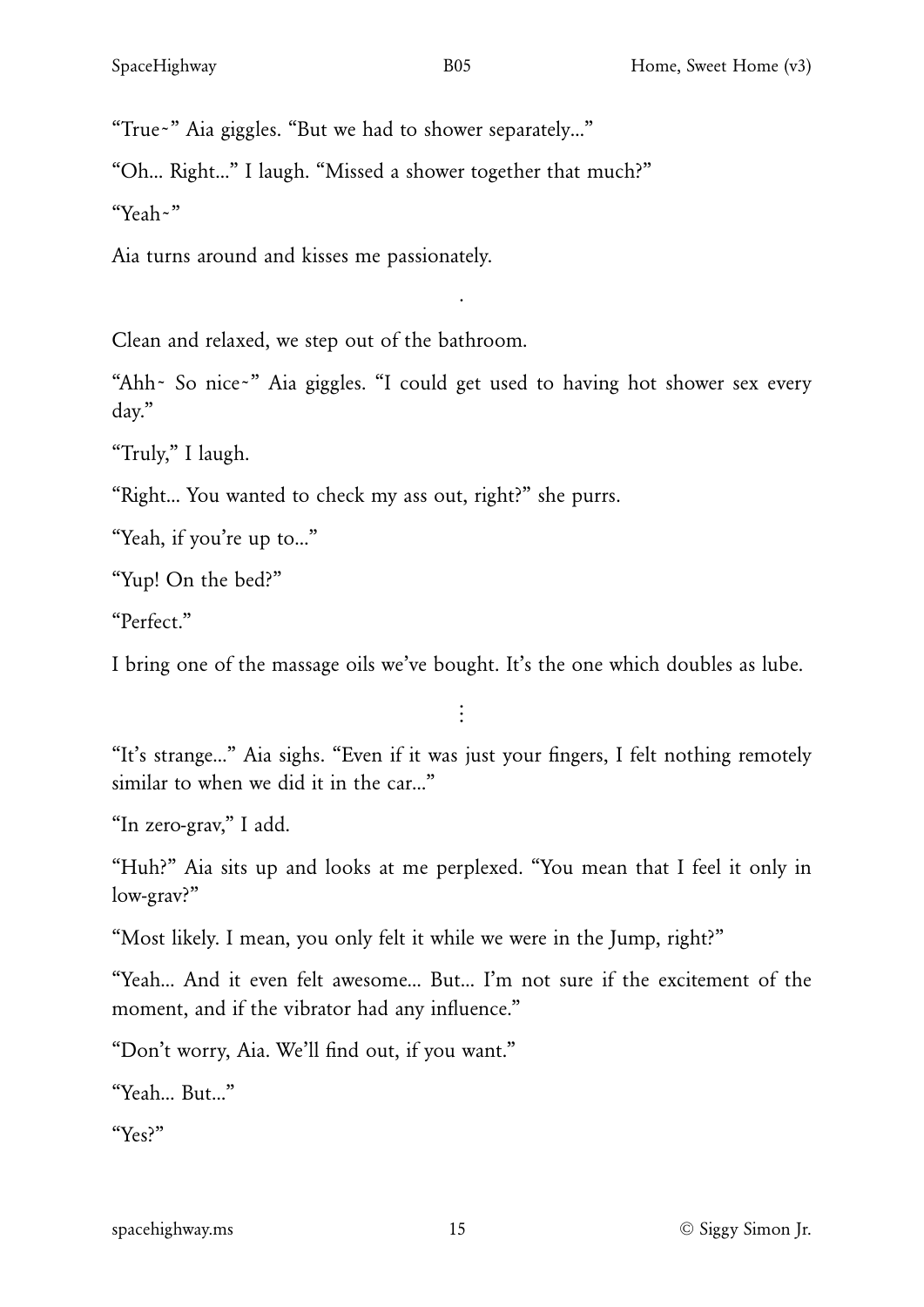"I still prefer a normal fuck… It was way better in the shower. Perhaps, I really don't feel it up the butt…"

"Or your species simply isn't built that way," I say reassuringly. "Don't brood over it. While I like anal sex from time to time, I won't push you in any way. And if you don't feel good from it, I don't want it."

"No?" Aia asks with a smirk.

"Aia, pleasuring you is a pleasure in itself," I say and brush my hand along her thigh.

"Kira~" Aia giggles sultry. "I love you."

Our lips meet for a long, lovingly kiss.

"How do I look?" Aia asks in a seductive whisper.

"Hot," I simply answer.

"Dummy~" she giggles sensually. "I mean… when we're doing it."

"Oh? Hot…" I repeat, caressing her ass cheek.

"Kira~" she giggles again. Her face turns serious. "Now, really… Do I look strange or even… ugly?" she asks, looking away.

"Ugly? Strange?" I ask perplexed. My free hand finds her burning cheek and gently guide her face to look at me. "You're the most beautiful creature I've ever met. Your passionate face is the most erotic, sexiest, and charming face ever."

"You sure?" she asks wearing a seductive smirk.

"Absolutely, love," I assure while stroking the smooth skin of her hips. "Perhaps, we should do it in front of the huge mirror at the entrance," I suggest while smirking.

"And watching my own o-face?" Aia giggles. "Could be fun… But…"

"Yeah?"

"I still prefer a comfortable place… Doing it while standing is exciting, but exhausting," she adds giggling with a beautifully erotic undertone.

"Oh, Aia…" I chuckle.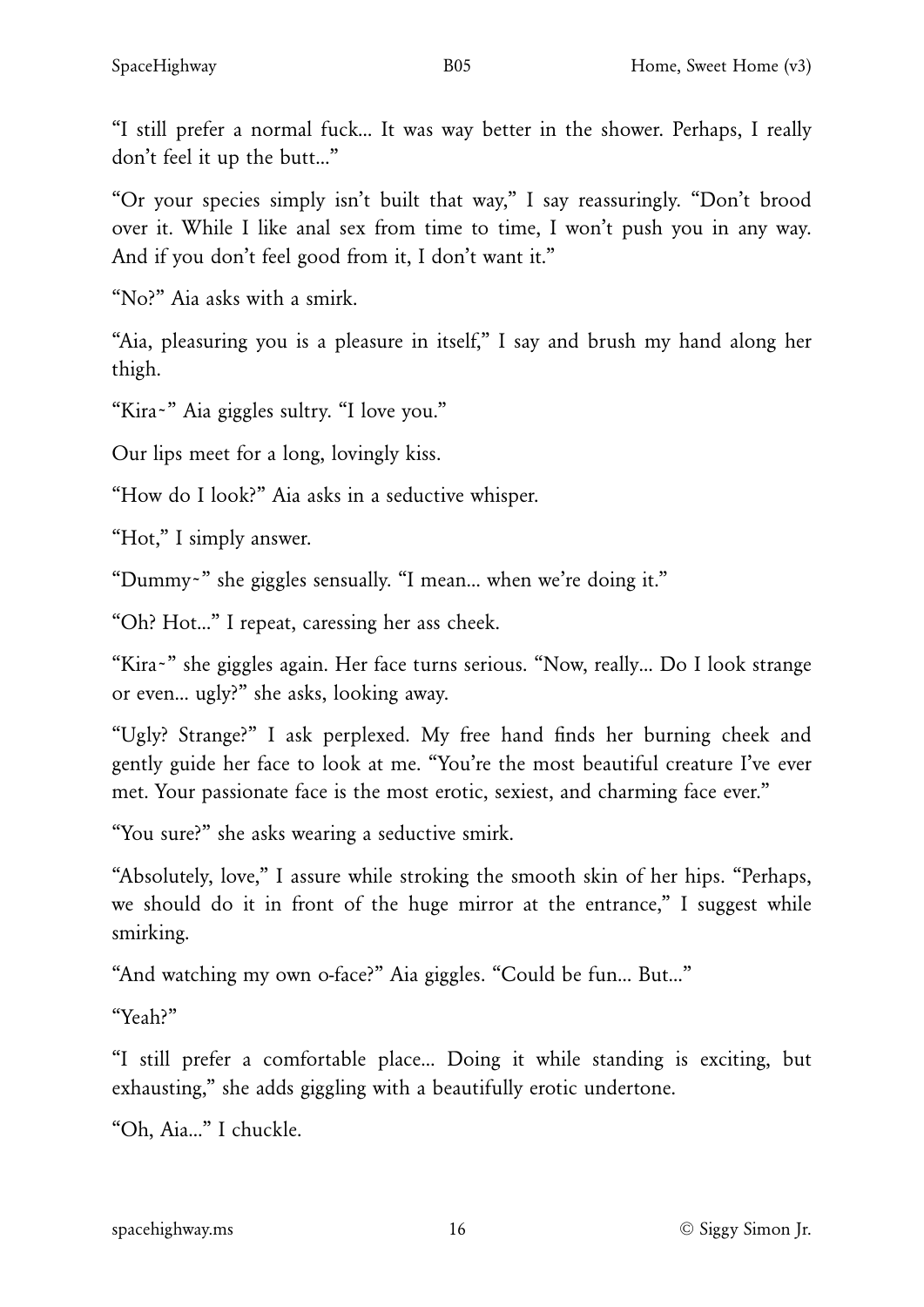"Have you finished with my ass?" she purrs.

"Oh, yeah. It's just mesmerizing…" I chuckle.

"I'm horny…" she purrs sultry.

"From touching your ass?" I smirk.

"From you looking at my precious places so intensely…"

Aia pulls me to another, kindling kiss. Sitting on the bed, our kisses intensity while our hands roam each other's skin in reach.

"I love you," Aia moans between kisses.

"I love you, Aia," I also moan when our lips part briefly.

 $\ddot{\cdot}$ 

Cuddling together, with sweat pearls on our skin, we are basking in the afterglow.

·

"Definitely…" Aia sighs. "I still prefer a gentle fuck on our bed."

"Aia," I chuckle. "Yeah… true…" I also sigh.

"Kira?"

"Hmm?"

"I love you…" she whispers sleepily.

"I love you too…" I whisper equally sleepily.

"Hi~" Aia whispers as I awake.

"Hi… We fell asleep?" I ask drowsy.

"We did…" she giggles.

"I feel jet-lagged…"

"Me too… That happens often when having a short hop to Mars."

"Noted…" I chuckle.

"Care for a light dinner?"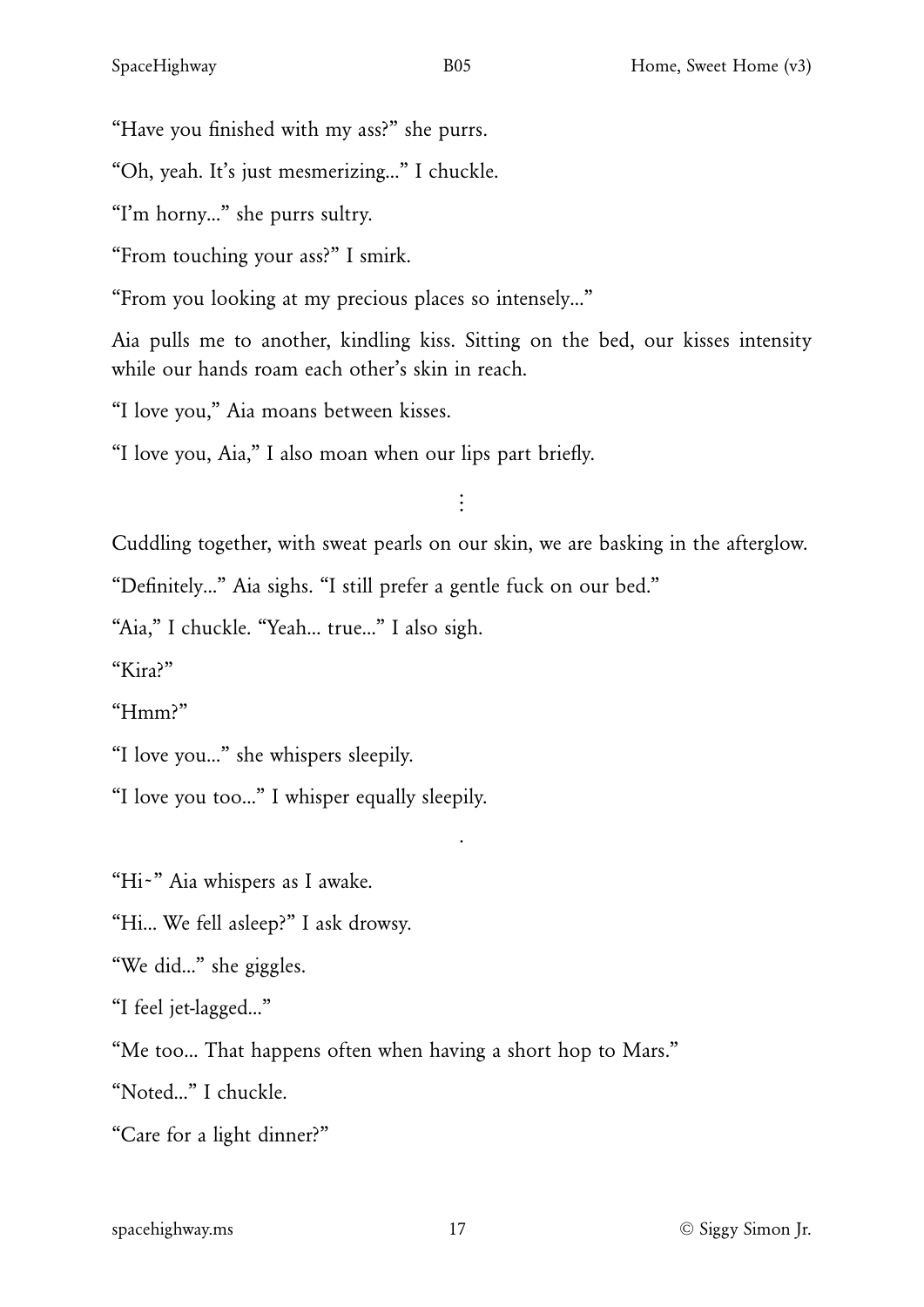"Already night?"

"Almost…"

"Sure, I feel a bit hungry."

After a peck, we stand up and walk to the open kitchen.

"Are sandwiches okay?" Aia asks.

"Sounds great," I confirm and find the sliced bread in the larder.

In a great mood, we start making several sandwiches. Some pecks and flirtatious caresses interrupt our preparations from time to time until we're finished.

With several sandwiches and bottled Martian beers prepared, we make ourselves comfortable on the sofa.

·

Aia instructs the videowall to switch to the Gaia News channel.

" $W<sub>OW</sub>$ "

We are flabbergasted by the news about Mars.

The Martian Revolution is already considered the biggest peaceful revolution in the Sol System's history. The only registered violence was from some of those people who benefitted from the former governor's regime. Those spotty violent acts were subdued by the police and security forces.

"Did we really set all this in motion?" I ask flabbergasted.

"Dunno…" Aia sighs. "But the sentiments were already ripe for this to happen sooner or later."

True… The news anchor starts citing many of the former government's ill decisions. Among many others, she cites corruption on every level of the government, embezzlement of public money, creating unneeded positions for family members and friends in public offices, appropriation of public resources, and manipulation of the press.

«It is not quite clear what caused the sudden uproar,» the anchor goes on. «Only rumors hint towards a plausible reason. It is said that one of the henchmen of former governor Lackester attacked an interspecies couple who managed to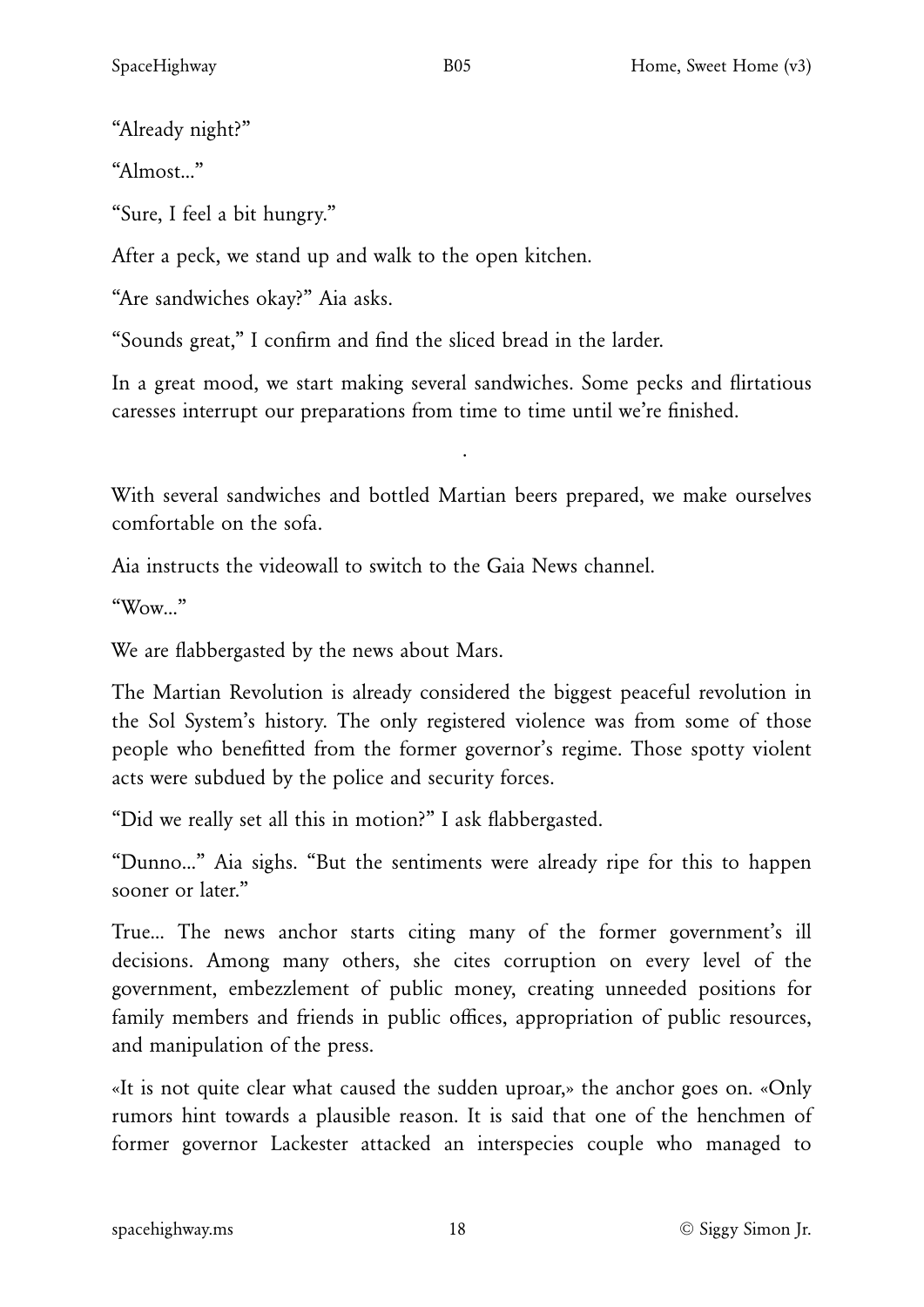defend themselves. Further rumors indicate that governor Lackester himself attacked an interspecies couple. Several other rumors run, citing a combination of the aforementioned rumors. The only statement which correlates, is the place where it happened, Lackester Square. This fact has been corroborated by the Mars City police department.»

"Wow… just wow…" Aia gasps, almost choking on her sandwich.

«I just got notified that our correspondent on Mars has managed to interview Chief Officer Itrean, leading police agent overseeing the peaceful transition…»

"Mark…" I say baffled as the officer appears on screen.

"Don't say…" Aia seems equally baffled.

«Yes, I can confirm that Mars City is under control of the public security services,» Mark tells the reporter. «We have requested assistance from the IPS to keep order and oversee a true transition all over Mars.

«We need their assistance to rebuild the government and to oversee the new elections as a neutral party.»

«Can you confirm that the IPS has accepted this role in the transition?» the reporter asks.

«Yes. I can confirm.»

«What will happen from now on?»

«We are still searching for many members of the former corrupt government. These people will have to wait for a proper trial once the government has been rebuilt, as many judges were part of the corrupt system.

«The Mars Security forces will step in as an interim government with the help of the IPS until the elections are over and a new government is formed.

«Our intentions are to give back to the Martian people what is rightfully theirs. We will work with other governments such as the Gaia Global Government and the Venusian Government to bring back Mars' former glory.»

«Can you, please, confirm what the straw that broke the camel's back was? Mars was under Lackester's rule for over a decade now, and discontent was rising sharply.»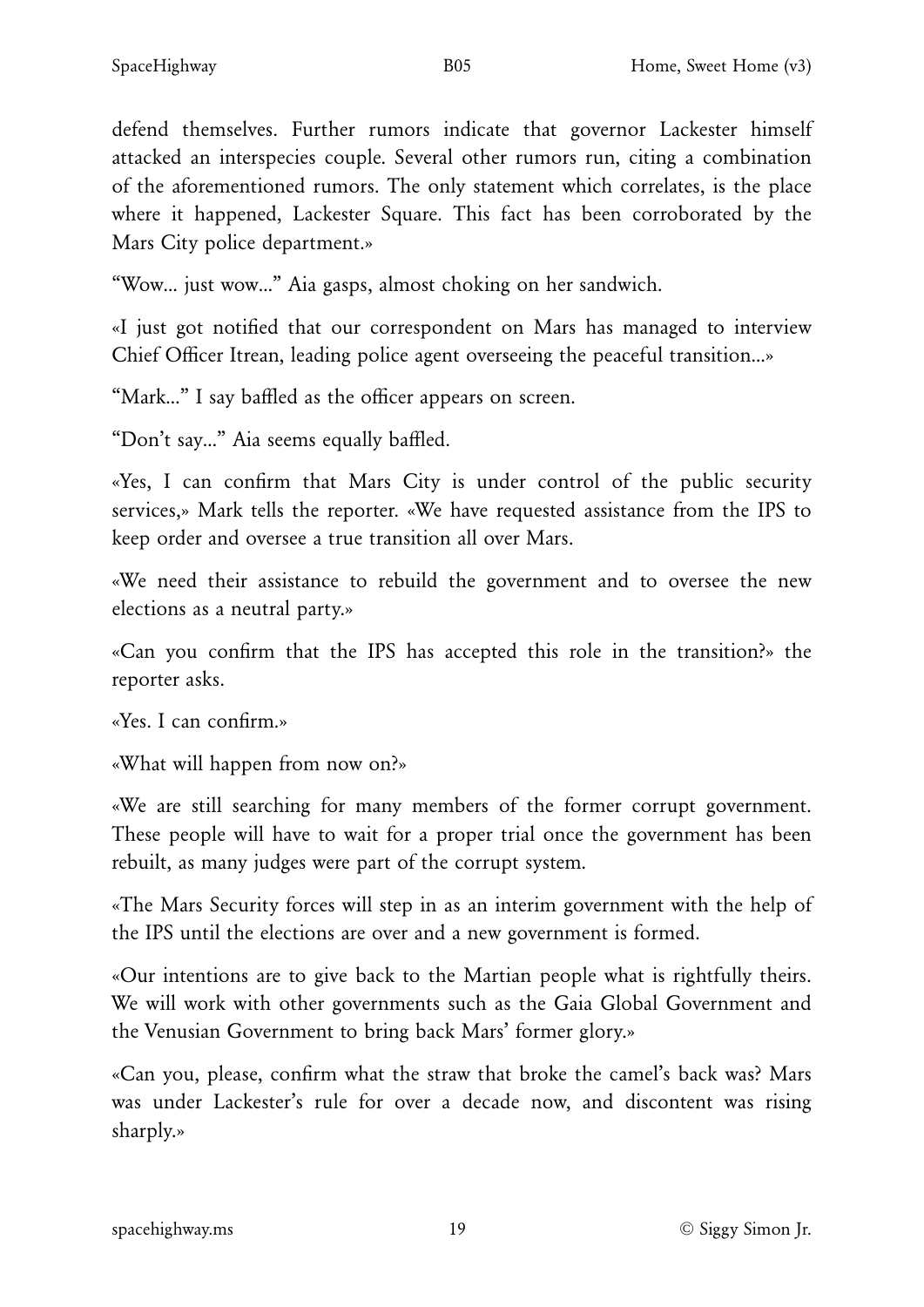"No… Please… Don't mention us," Aia pleads while I take her into my arms.

«The last straw was after Lackester demanded the apprehension of an interspecies couple,» Mark says in a tone that does not hide his anger.

"No…" Aia sighs as our eyes are glued to the video-wall.

I move behind Aia and wrap her into my arms.

«This couple was harassed by Carles, one of Lackester's sons and henchmen. Instead of meekly accepting the harassment as many others did out of fear, they defended themselves against Carles and his harassment-buddy.

«Once utterly defeated by that couple, Lackester in person came by and demanded their arrests without trial. Mind you, this was happening in the midst of the former Lackester Square, which already has been renamed to its old name, Freedom Square. Hundreds of people witnessed the brutal attacks against an ordinary couple and their fight back.

«I was there with a small squad in search of the former governor to officially detain him as we already had enough proof to do so. As the Martian people exploded into rage about what they've witnessed, I proceeded to apprehend the former governor and two of his henchmen.

«The Martian Revolution gained momentum from that moment on,» Mark concludes while we sigh in relief.

«Who is this couple?» the reporter asks while we jolt.

«Who knows?» Mark shrugs to our relief. «What is sure is that they are our heroes. Without them, the Martian Revolution wouldn't have been as explosive as it was, nor as peaceful. I am absolutely sure about this.»

Aia sighs in my arms.

"That was really cool from him," I say.

"Yeah…" Aia sighs. "Although, it will come out anyways…"

"True…" I also sigh.

"Many filmed our fight with their terminals… Sooner or later, they will post it online, if not already."

"And we aren't exactly anonymous…"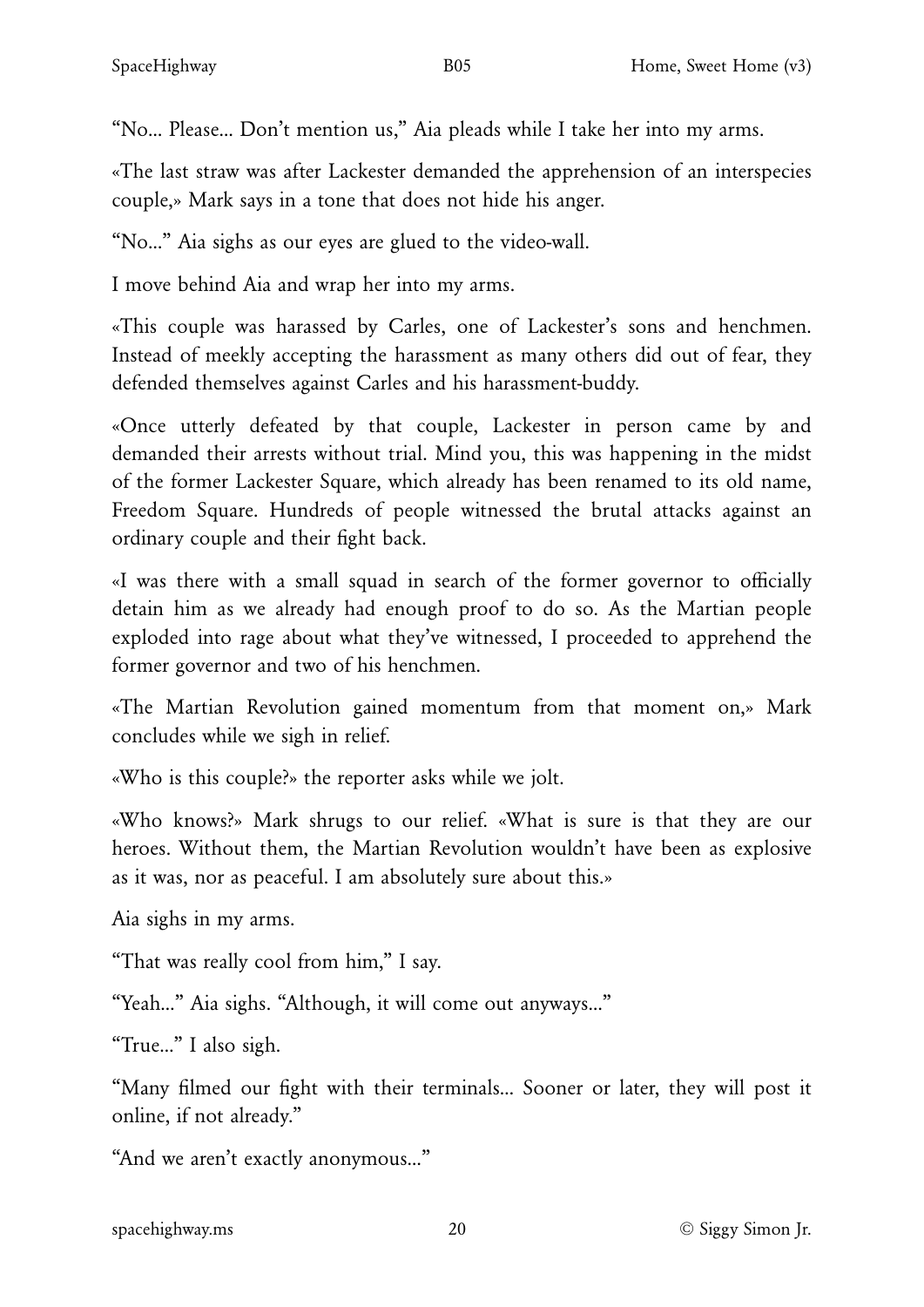"Nope…" Aia sighs again.

"And easy to identify…"

"Yeah… Mostly me… It's already a miracle that we could walk around that easily without being identified."

"True… By the way, Aia…"

"Yes?"

"I've noticed… Not many look surprised by your skin color. Nor do they come and inquire…"

"True… I don't know why. I mean, as a kid and a teen, I was questioned bout it all the time…"

"Either they don't care anymore, or they don't want to bother you."

"You mean they don't recognize me?"

"Or precisely because they recognize you."

"Hmm… That's odd, then."

"I prefer to think that even unknown species' aliens have become a certain norm so that the people do not care, not anymore."

"That's a nice thinking. I'd wish that everyone would think that way."

"Yeah… Like when we met Jani… My first impression of her red skin was like 'if there are blue aliens, why not red ones?' That was my reasoning, and I didn't give it another thought."

"Oh, Kira~" Aia giggles happily and caresses my arms around her stomach.

"I hope she won't have problems now as all this stuff happened right in front of her stall."

"I think she will be alright," Aia declares. "I've got the feeling that she's way stronger as she looks."

"That definitely. But her uneasiness around men doesn't help her."

"No…" Aia sighs. "It's a shame. She clearly is easy around me."

"Yeah, and was eyeing you up," I say and chuckle.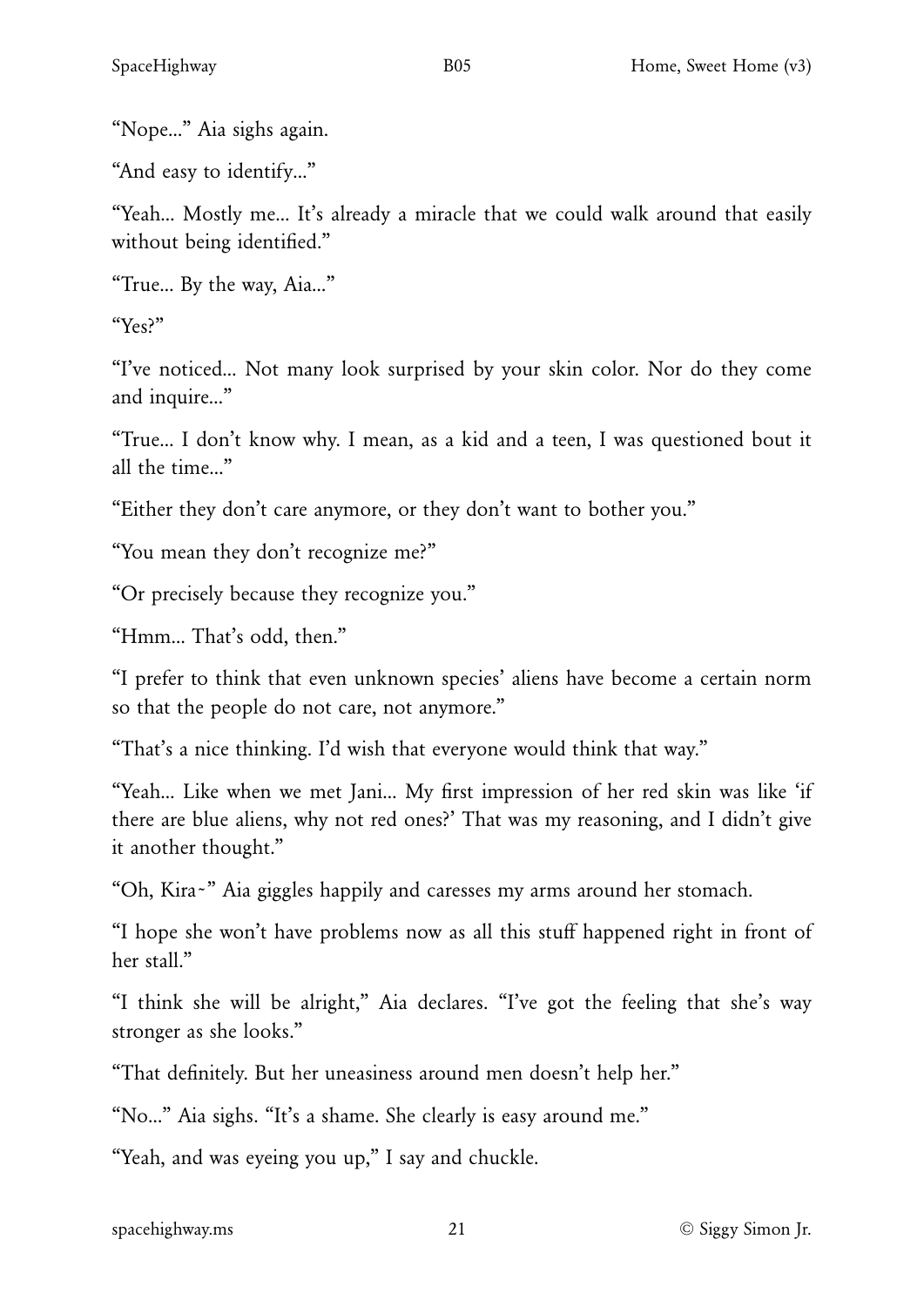"She did?"

"Yeah. She's clearly into women."

"Poor girl…" Aia sighs while I blink, unsure about what she is thinking. "I'm not interested in girls… If not… hmm… She's cute, right?" Aia asks me.

"She is," I confirm.

"What would you think if I was bisexual or omnisexual, like Enya?"

"That it is your own choice, Aia, dear. I don't mind your sexual orientation. That's certainly not the reason why I fell for you." Aia holds my hands firmly in hers while gently caressing them. "Of course, I would have been utterly disappointed if you were a lesbian. I wouldn't have a chance with you."

"Ooh, Kira~ That's sweet…"

"Are you concerned about it? I mean, your sexual orientation…"

"Somewhat…" she confesses. "Mostly because I don't know what I am…"

"I know that you are into guys," I say jokingly.

"Kira~" Aia giggles. "Yeah… That's quite clear. At least, I'm into you."

"Oh?"

"That sounds strange, doesn't it?"

"At least, I can't relate to what you mean, Aia."

"Right…" she sighs. "That has to do with all my uncertainties… I don't know if I pushed myself into a sexual orientation or if I really am hetero. I am not even sure if I really am monogamous…" she sighs again.

"We don't know anything about your species…" I also sigh.

"No… So I don't know what would be the norm…"

"You don't have to comply with any norm."

"I know…" she sighs yet again. "But in many species, there are certain things which are hardwired…"

"Such as?"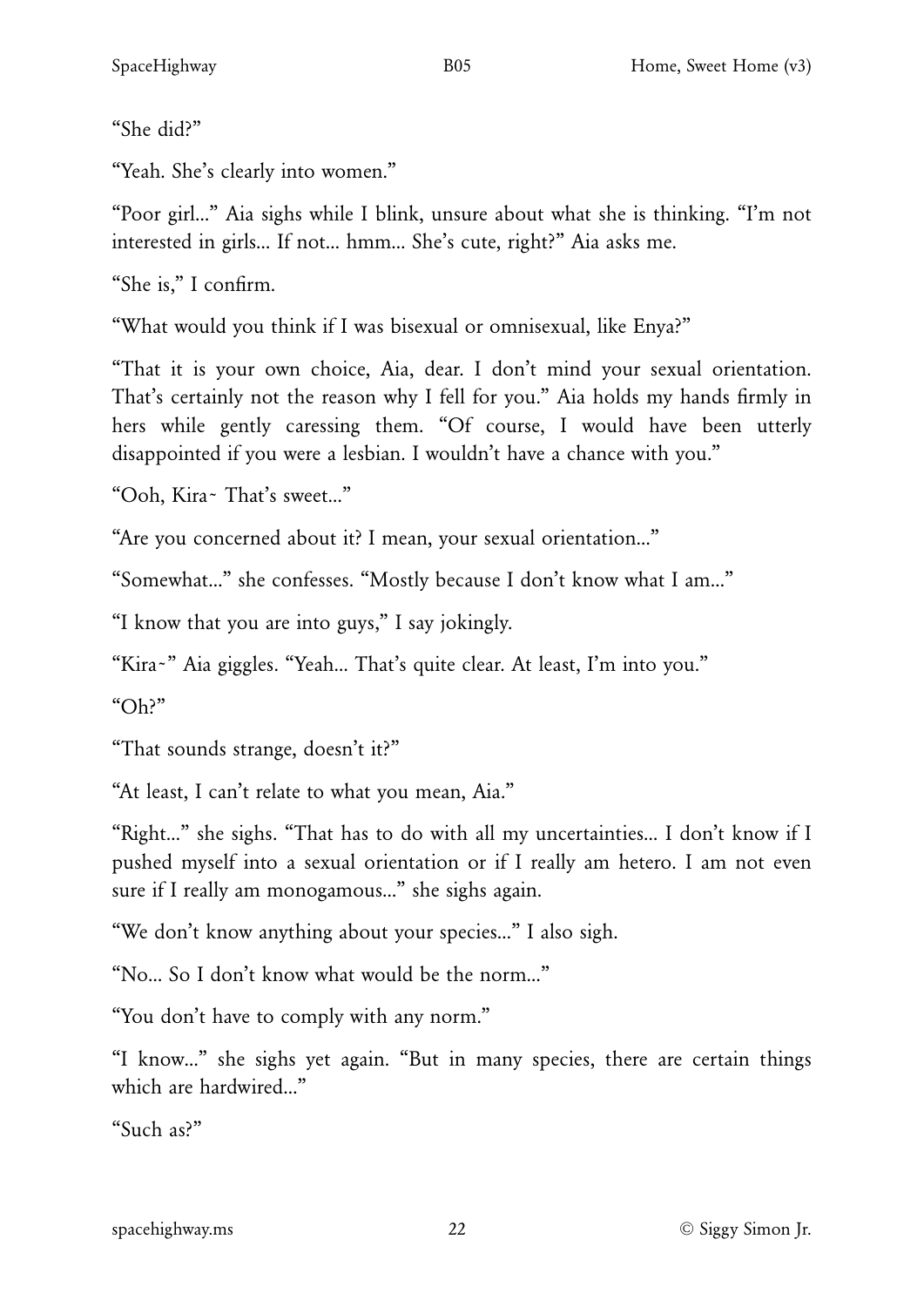"Like the Felii… They are polyamorous and omnisexual by default, if you want to call it that way. Monogamy, heterosexuality, and homosexuality are quite rare. I mean, the latter two alone."

"Meaning, Gweraz is an exception…"

"Exactly. Enya, despite being a mestizo, is what you would expect from your typical Felii. The Humans are on the other side of the spectrum. Traditionally, they are heterosexual and monogamous. That tradition, however, is slowly dissolving, and more variety has sprung up."

"But that gradual change happed even before I was born," I observe.

"*Hm*~ But Humans are still far behind in that matter, mostly in regards to polyamory. At least, openly."

"Right…"

"Most alien species are somewhat in between both extremes. Wigmez tend to be more on the heterosexual end, while still being polyamorous. Knoreliaz have a similar tendency, however different. There are many bisexual women, but only a few gay men, statistically. Mainly because fewer males tend to be born than females. The female population roughly doubles the male one."

"Really?"

"Yeah…" Aia nods. "However, that is not really a problem for them, at least sentimentally. Their traditional family consists of two women and one man."

 $"W<sub>OW</sub>$ .

"It actually helps that the Knoreliaz men port two penises," Aia giggles while I freak out.

"Two? No fuck?"

"No fuck," Aia giggles again. "The women of the traditional Knoreliaz family are usually bisexual and in love with each other and their male partner. The guy of the family is usually in love with both women."

"Wow… Then their reproduction…"

"Yup, you guessed it, only in threesomes," Aia giggles. "I don't know if this is true or not, but the traditional guide of love and reproduction of the Knoreliaz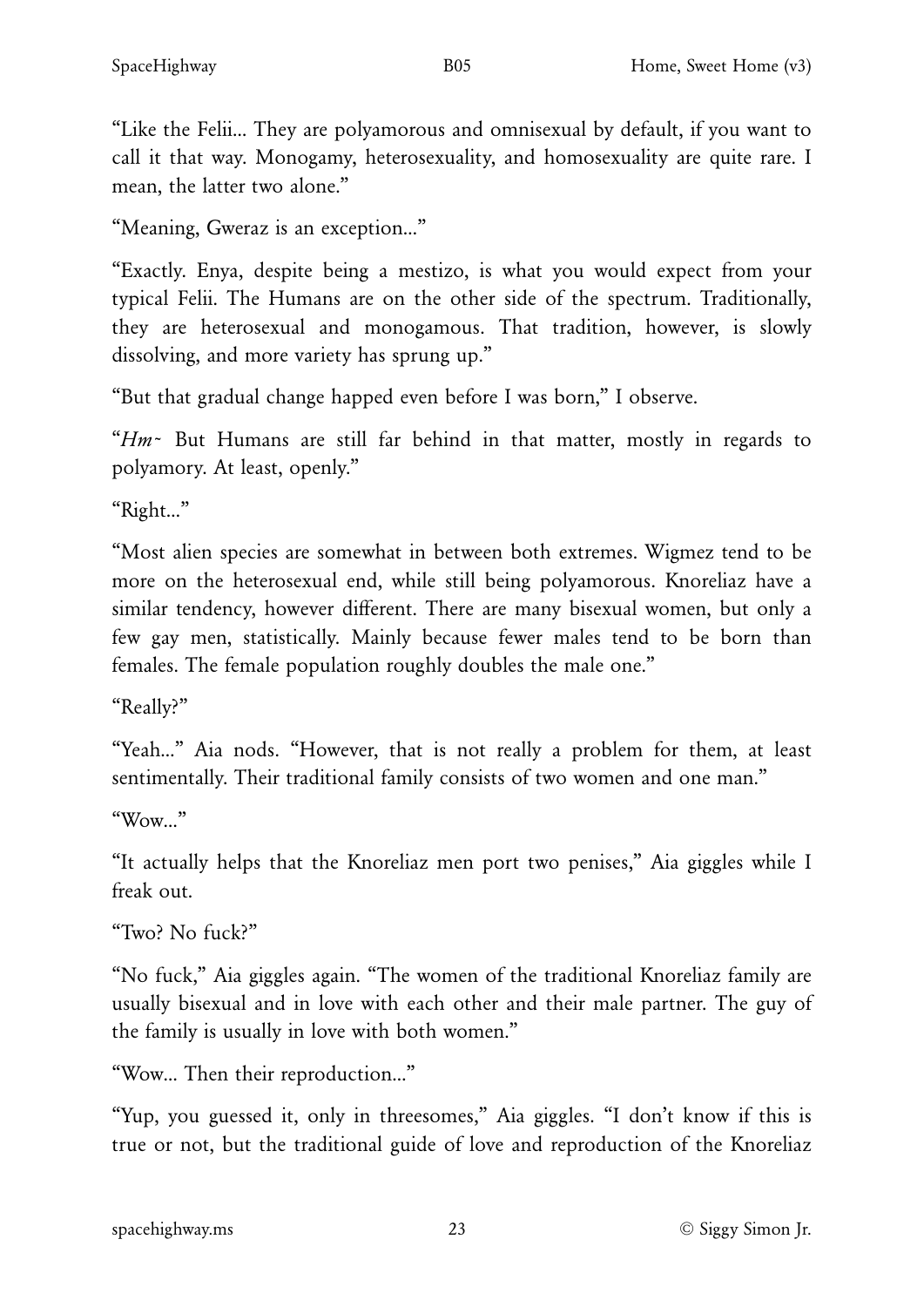mentions that only two women and one man in love are able to have children. The three of them have to get into synch—"

"Synch?"

"Ah, yeah… There are species in which males have a similar phase of fertility as us women."

"Wow… Knoreliaz have this?"

"Yeah, the Reaf as well."

"That means, according to this love manual, the three of them have to be in their fertile stage to procreate?"

"Exactly," Aia confirms. "Now, there it becomes mystical… It is said that only two women in love can really synch their fertility. And only a guy deeply in love with both women is able to synch with 'em."

"Wow… That means, according to their beliefs, only true love can conceive children?"

"*Hm*~ And both women will conceive, at the same time."

"Almost crazy... But I like that part of only true love…"

"Yeah… It's lovely. However, reality is a bit different… We had a class related to this. It was about the different procreation methods in different species… But would be nice… Ah… Kira?"

"Yeah…"

"Do you think that if our love is deep enough, we could have children?"

"Definitely, Aia," I assure her.

"Yeah… Still… I'm a doctor, and I know that it's not possible… But I might get a bit into mysticism just for this."

I hug her tighter. I understand. I feel the same.

"Just don't doubt our love if it's not—"

"I won't," she interrupts me. "I know it's far fetched, but I'd like to believe it's true."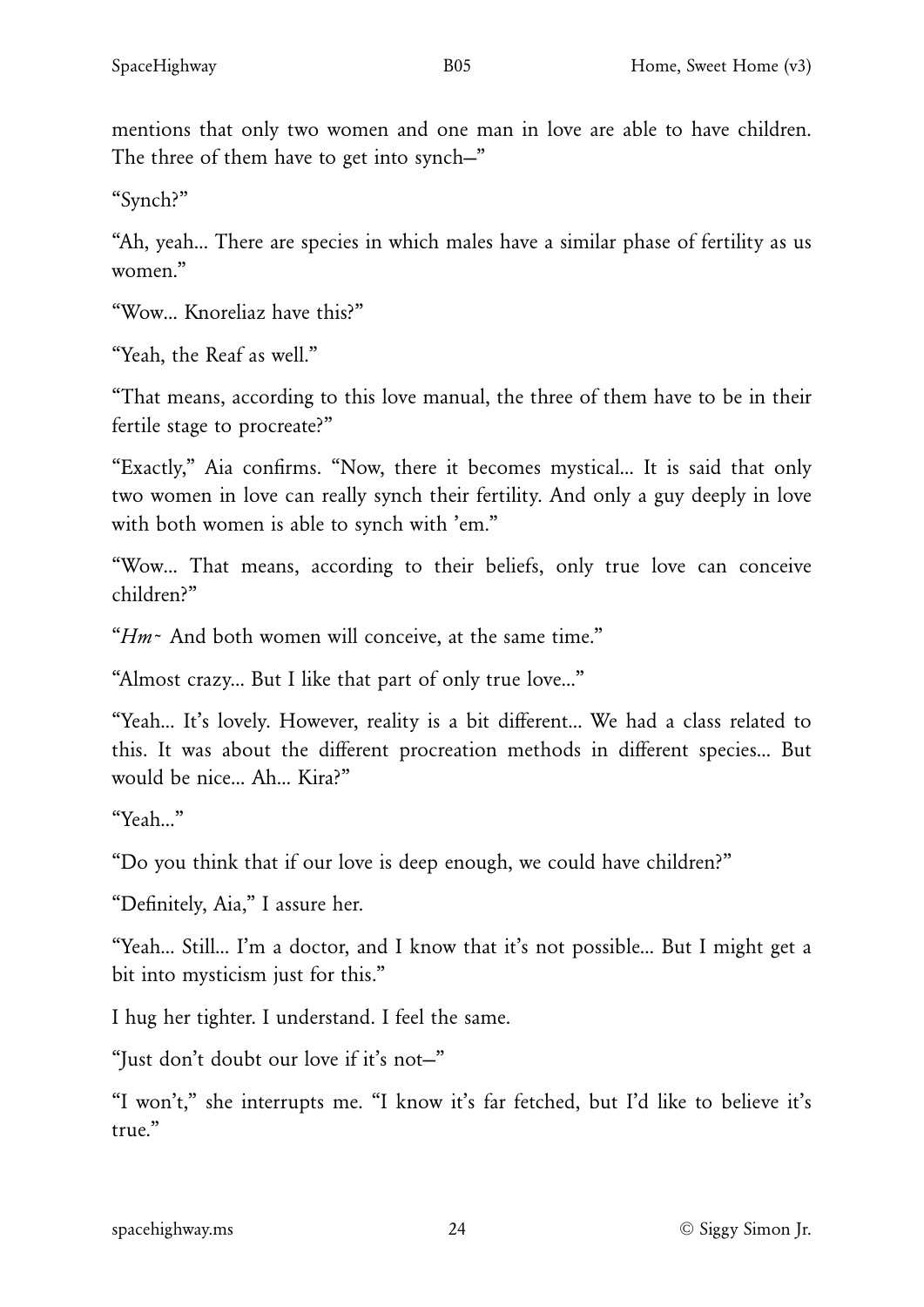"Very true, love."

Aia sighs deeply.

"Right… this moved a bit far away…" she giggles.

"Yeah, you were talking about your insecurities… Sorry for coming back to it. But I want to know and to help you."

"Yeah…" she sighs. "Thanks, dear. Yeah… I know I don't have to comply with any suggest tradition, but having none, it just feels more difficult."

"Sadly, I can't relate directly," I also sigh. "But I might understand it a bit. On my side, I'm heterosexual, I have it clear. But… I'm kind of a switch in matters of poly and monogamy…"

"How so?"

"When I'm not in a love relationship, I'm kind of polyamorous. But when I'm in a relationship, I'm monogamous. At least, it was so for the longest time…"

"Then, right now?"

"I'm monogamous and will be faithful to you, Aia."

"And before we started dating, you were polyamorous?" she asks surprised.

"Somewhat. At least, in my old times. That was something I wanted to change. You see, I always had many lovers, even at once. But when I found someone I really fell in love with, I cut all other relationships. I broke so many hearts…" I sigh. "I vowed to change this for good."

"And if I were polyamorous?"

"I don't know, Aia… I don't think I'm possessive… I mean, I've been with many women who had other men or women, or both. However…" I sigh, "I've never been in deep love with a woman who had others. So, I don't really know…"

"Kira…" Aia sighs. "And Enya?" I twitch at her words. "Does it matter that she sleeps around?"

"Actually… I haven't thought of it…" I confess. "It never mattered…"

"And I'm sure it wouldn't matter if I were poly," Aia states confidently.

"You sure?" I ask her.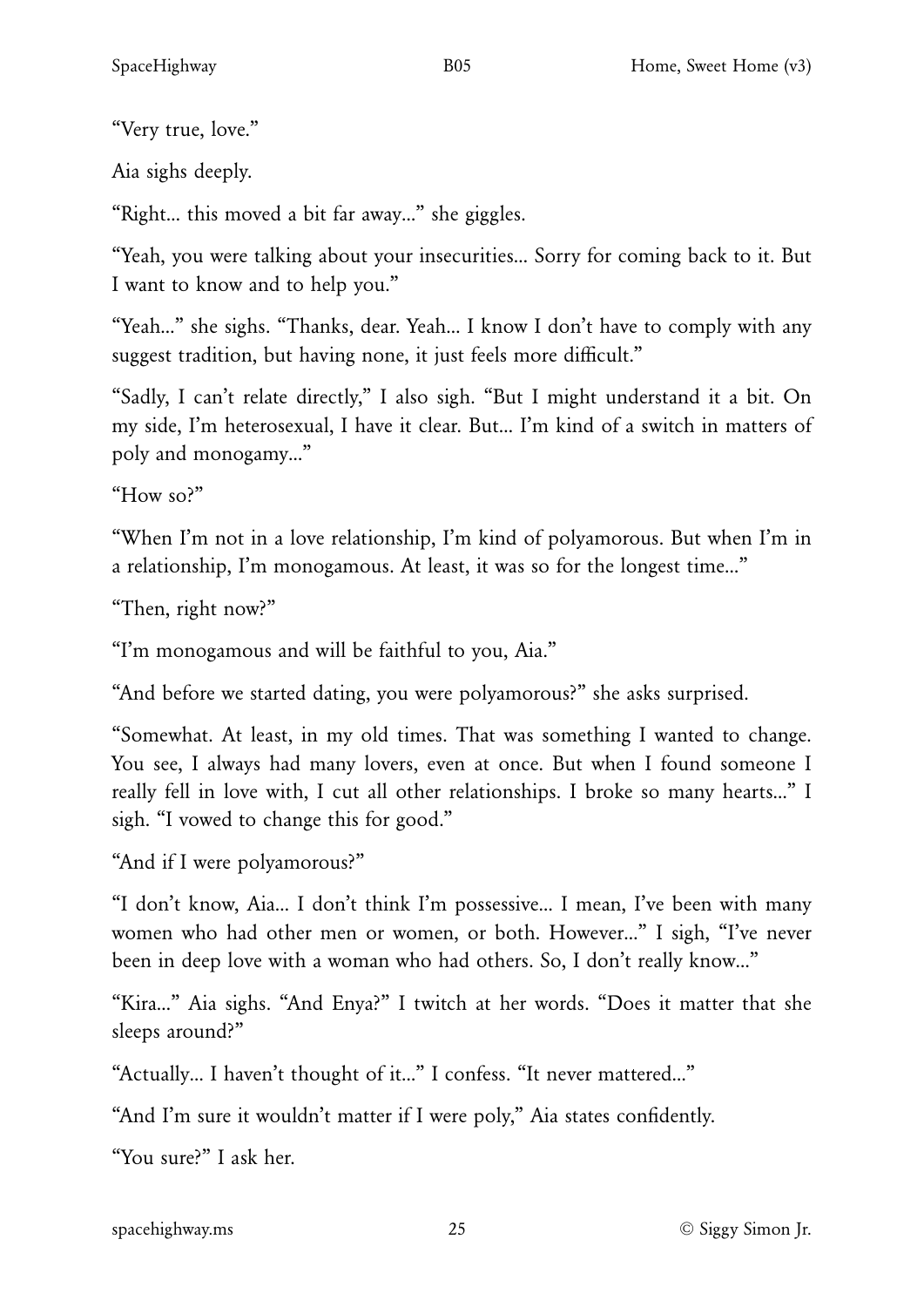"*Hm*~ We love each other so much… that it wouldn't matter. At least, that's my feeling."

"I don't know, Aia…"

"Then, what would you say if, theoretically, I would offer to have an open relationship?"

"Aia…"

"What do you feel, Kira dear? Jealousy? Fear of losing me? Or rather excitement? Or…"

"Right now, I don't know, Aia… It's hard to think about it…"

"I know… But that's what I'm thinking about, but from my perspective. Do I really want to share you? What would I feel if you're with another woman? Would I be jealous? Or, rather, excited? I can't really find an answer right now."

"You can't?" I ask her more intrigued than bothered.

"The same goes for my sexual orientation… I am really just into guys, or is there more?"

 $"A$ ia "

"Do I really love just one person, you, or might I be able to love others as much?" Aia sighs. "There are so many insecurities still floating around in my mind. The only thing I truly have clear is my love for you, dear."

"Aia… Yeah, that's absolutely clear. I love you so much."

"And Enya?"

"Damn…" My shoulders slump down.

"Sorry, dear…" Aia sighs again. "But that's what I feel too… I can't negate that I'm kinda curious. But I don't have the courage to go ahead. Over the last few months—actually, since you've awakened, I have tried to get over my insecurities around love and guys. And now…" she sighs yet again.

"Now, doubts about other matters arise?" I ask her stroking her belly.

"Yeah…" Another sigh leaves her lungs. "I kinda float from one insecurity into another…"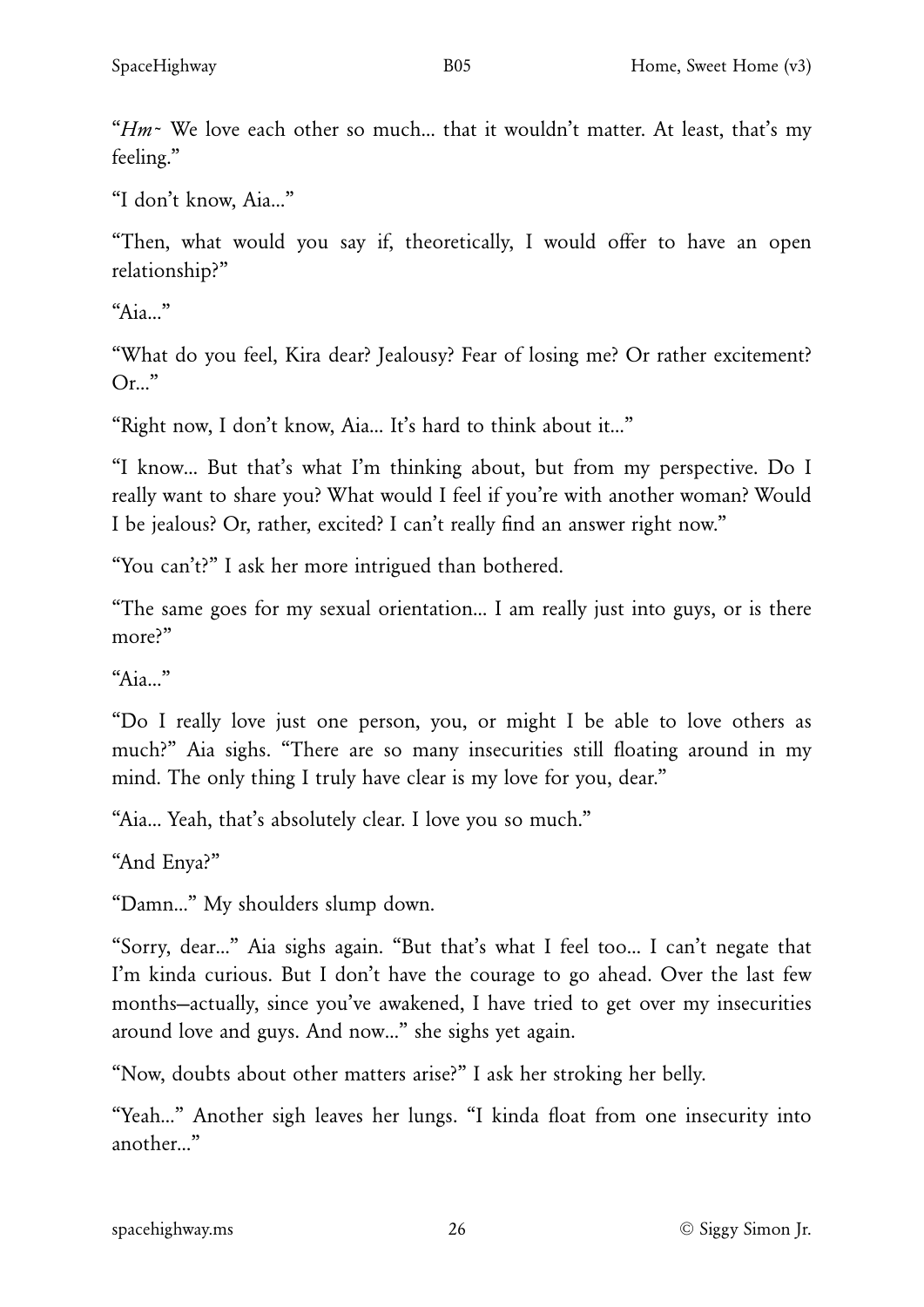"I'm here to help you, even if I still have uncertainties."

"You're a dear, Kira. And I'll help you, don't worry. I'm not saying that I'll turn poly and omni from one day to another. I just want you to know that these are thoughts I'm concerned about. Whatever happens, you are still my beloved Kira," she reaffirms, caressing my hands on her tummy.

"Yeah. As long we can talk anything through."

"Exactly. But…"

"Yeah?"

"I know this is premature… But if, someday, I want to experiment on those feelings… would you accept opening up our relationship? Ah! Of course, you would have the same liberties as I would have."

"Aia…" I take a long breath. Does she trust me that much? Will I be able to do it? I already feel my being thrown around again. But… I trust her. She's the one who has done so much for me and the one I absolutely love.

Aia turns around and sits on my lap, clearly trying to interpret my silence.

"Yeah," I finally say. "I think we can talk it through when the moment arises."

"Does it worry you so much I suggested such possibility?" she asks concerned.

"That's not it, Aia," I tell her while brushing my hand through her long, beautiful hair. "I trust you. It's just that part of me from the past I still fear. I don't want to hurt you in any way."

"Kira~ I know you won't hurt me. It's just…" she sighs.

"I understand, love. You want to test those feelings. I believe that when the occasion arises, I'll be maturer by then."

"Maturer? But Kira, you are way maturer than me…"

"In some things, maybe… But…" I sigh. "You're right." She looks at me and blinks, unsure what goes through my head. I'm worrying too much about myself. I have to support her way more.

"Dear, if it does—"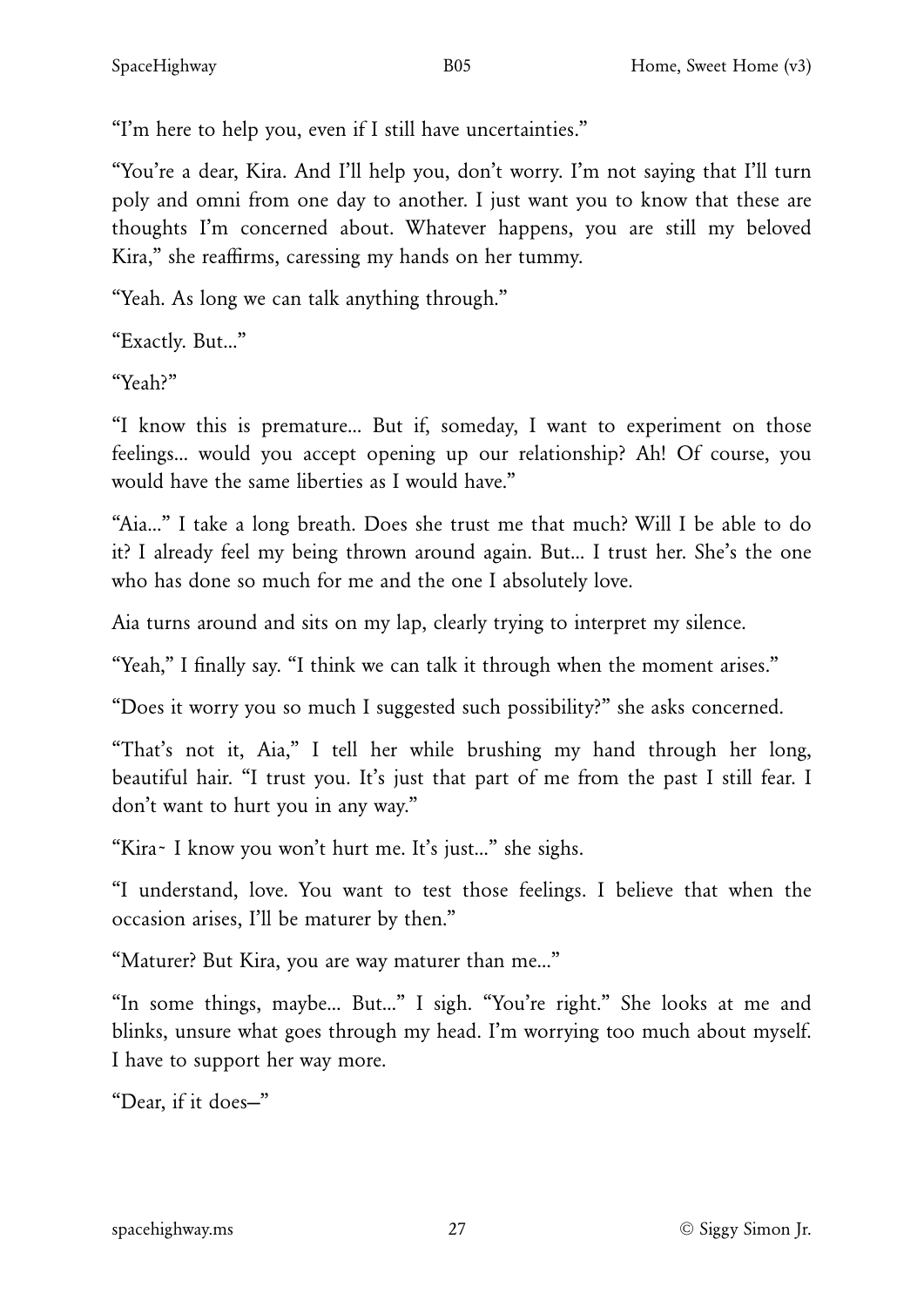"Aia, my love… No, you should experiment on those feelings when you're ready for it. Perhaps, I have too…"

"That would be the idea," she says, also stroking her hand through my hair. "If anything, I want to experiment with you, together. There's still so much I don't get bout myself and my sexuality… And now… suddenly, I have the feeling that I can start exploring it. With you at my side."

"Aia…" My resolution to stand at her side is clear. Yes, we have to do it. "Right… I still don't know how I'd feel."

"We will do it talking clearly, Kira. And if you feel even the slightest discontent about this arrangement, you stop it. The same goes for me. And it won't be from tomorrow on, nor anytime soon. I just wanted to have it talked through, before I even consider it."

"Thanks, Aia. I love you."

"I love you so much, Kira. I don't want to hurt you nor our relationship. I just want to have everything clear."

"You're right. Better have our cards out now."

"*Hm*~ That's what I mean."

"Do you know already what you want to experiment with?"

"Not really… Perhaps try it with a girl to check if I'm really hetero or not… Dunno… But right now, I can assure you that I won't sleep with another guy."

Strangely, her reassuring of not wanting to sleep with other guys doesn't even lift the slightest weight from me… But… what would she feel if it were reversed? I suggesting an open relationship while wanting to fuck around? Shit…

Aia snuggles against me.

"Finally… I could get it out…" she sighs. "That weighted so much on me…"

I embrace her again and caress her skin in reach.

"That's actually quite brave, Aia. I still don't know how I'd feel, but thank you for telling me."

"Thank you for listening," she giggles. "And don't worry, I won't do anything of that without discussing it with you first."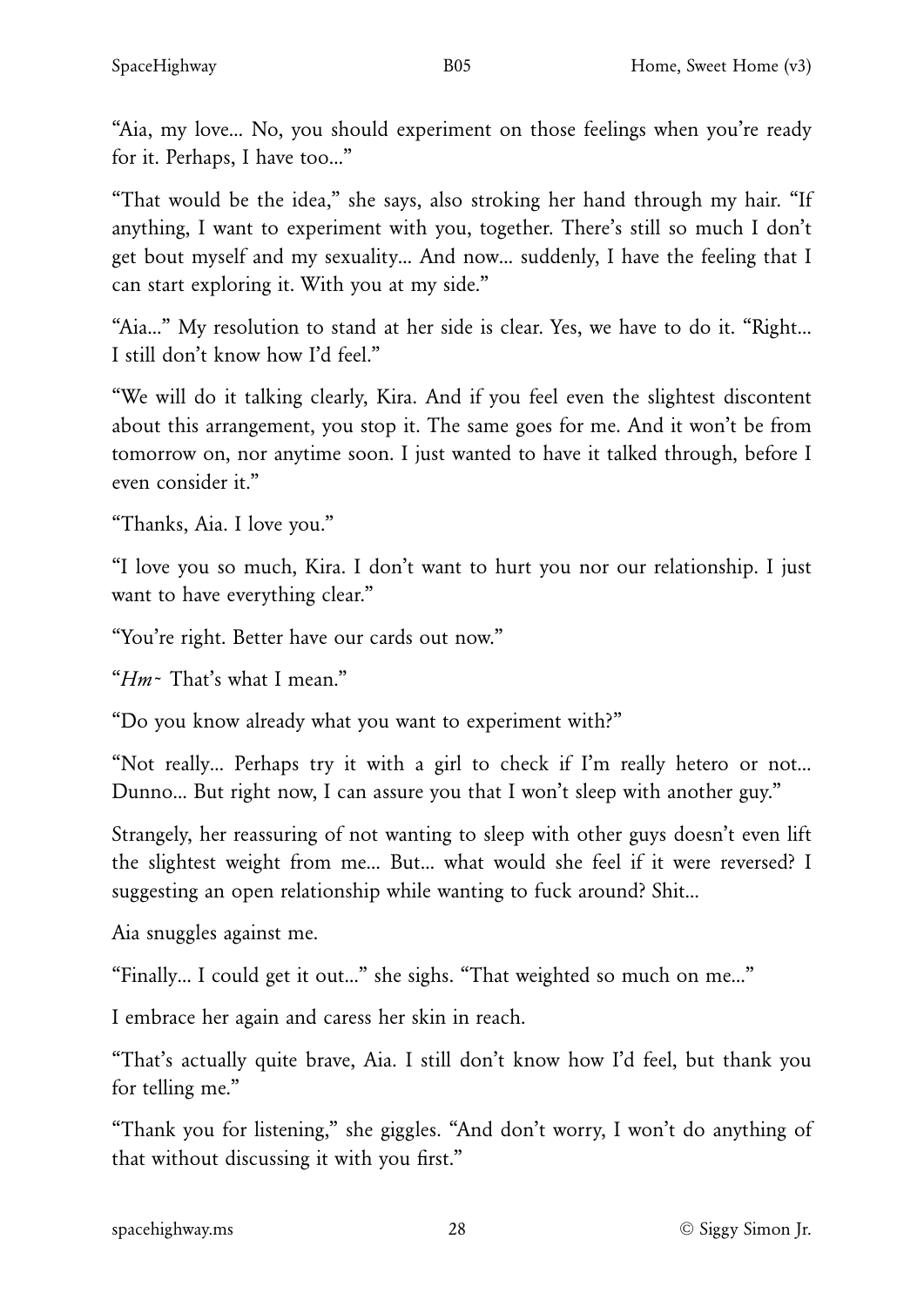"That's the only reassurance I need." I don't know exactly why I blurted that out, but I have the feeling that it is right.

"I think… we should sleep over it," Aia suggests. "I'm still a bit drowsy, and my parent's beers we brought don't help…" she giggles again.

"Right…"

After cleaning the kitchen, we take our turns in the bathroom.

When I reach *our* bedroom, Aia already sits on the bed. She pats the mattress at her left side, indicating that this is my place.

·

Wearing a smile, I accept and lie down at her side.

We cover ourselves while giggling and chuckling.

"I love you, Kira~" Aia purrs.

"I love you, Aia."

We kiss and bid a good night while she curls up and pushes against me. I turn towards her and embrace her.

Slumber overcomes us again while I spoon her…

# **SI**

### To be continued in:

SpaceHighway: *The Queen and the King* ~ B06 ~ Venus Beach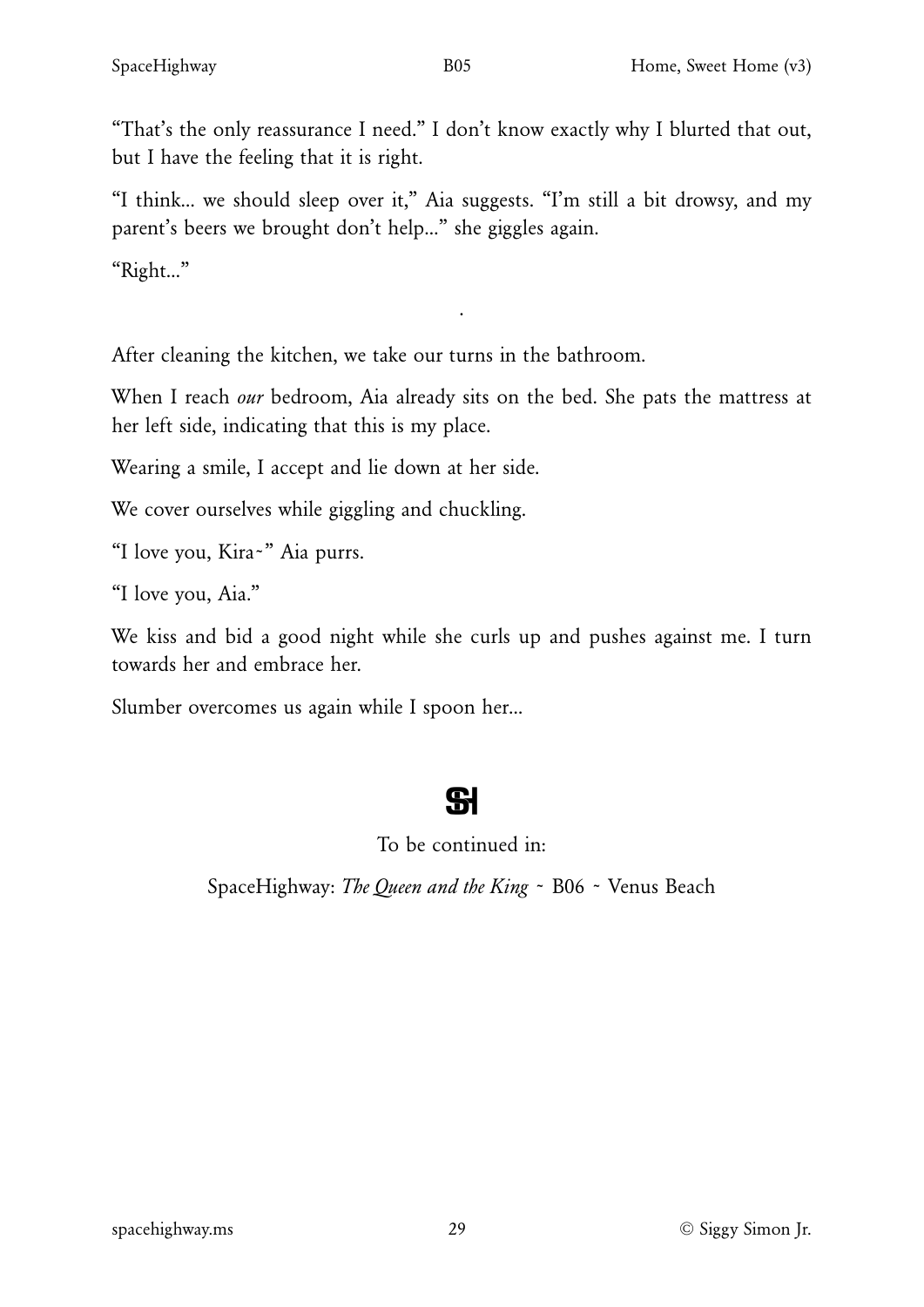#### Thank you, patrons!

A huge thank you to all patrons supporting **[SpaceHighway](https://www.patreon.com/spacehighway)** [on Patreon!](https://www.patreon.com/spacehighway)

#### Especially to

#### all the Aces of the ISTM

• Al

## and all the Instructors

- Ana del Hierro
- Siegi Simon Sr.

You could be on this list! Support **[SpaceHighway](https://www.patreon.com/spacehighway)** [on Patreon!](https://www.patreon.com/spacehighway)

 $S1$